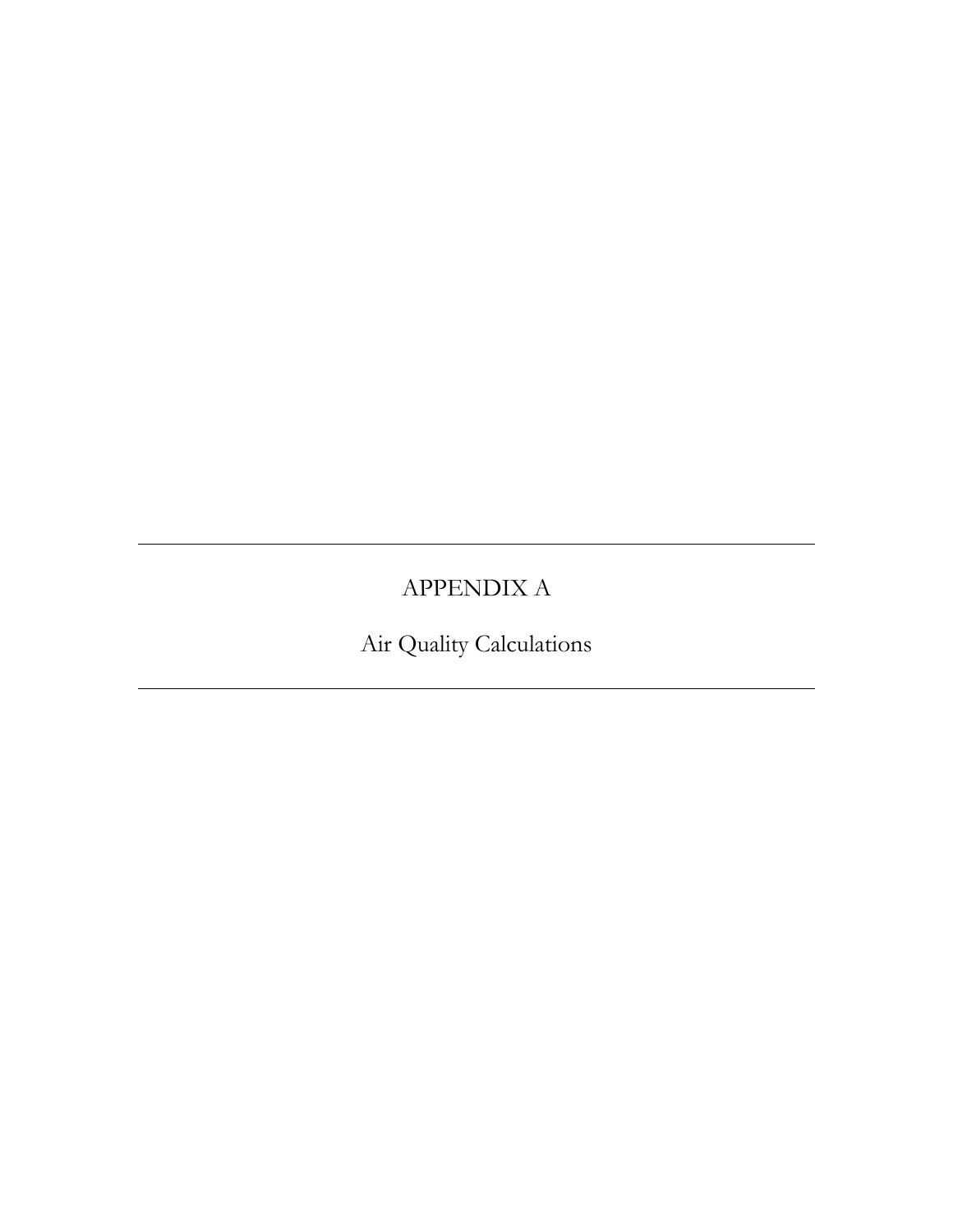**EMFAC Off-Model Adjustment Factors for Gasoline Light Duty Vehicle to Account for the SAFE Vehicle Rule Not Applied**

# **August Meadows Event Venue**

**Merced County, Annual**

# **1.0 Project Characteristics**

#### **1.1 Land Usage**

| <b>Land Uses</b>          | Size       | Metric   | Lot Acreage             | Floor Surface Area | Population |
|---------------------------|------------|----------|-------------------------|--------------------|------------|
| <b>Quality Restaurant</b> | 70<br>9.7U | 1000sqft | 10 <sup>o</sup><br>◡…∠∠ | 9,700.00           |            |

#### **1.2 Other Project Characteristics**

| <b>Urbanization</b>               | Rural                              | Wind Speed (m/s)                  | 2.2   | <b>Precipitation Freg (Days)</b>        | 49    |
|-----------------------------------|------------------------------------|-----------------------------------|-------|-----------------------------------------|-------|
| <b>Climate Zone</b>               | 3                                  |                                   |       | <b>Operational Year</b>                 | 2023  |
| <b>Utility Company</b>            | <b>Turlock Irrigation District</b> |                                   |       |                                         |       |
| <b>CO2 Intensity</b><br>(lb/MWhr) | 607.98                             | <b>CH4 Intensity</b><br>(lb/MWhr) | 0.033 | N <sub>2</sub> O Intensity<br>(lb/MWhr) | 0.004 |

### **1.3 User Entered Comments & Non-Default Data**

Project Characteristics -

Land Use - Quality Restaurant used as basis for analysis of event venue

Construction Phase - Default parameters used. No demolition

Vehicle Trips - Max 26.3 ADT estimated based on 48 annual events with an average of 200 guests per event, plus vendors. Based on 9,700 sq. ft., 2.7 ADT/1,000 sq. ft.

Water And Wastewater - Applicant provided water use. Septic onsite.

Solid Waste - Solid waste estimated at 2 cu.yd/event

| <b>Table Name</b>         | <b>Column Name</b>       | Default Value | New Value |
|---------------------------|--------------------------|---------------|-----------|
| tblProjectCharacteristics | UrbanizationLevel        | Urban         | Rural     |
| tblSolidWaste             | SolidWasteGenerationRate | 8.85          | 1.11      |
| tblVehicleTrips           | DV TP                    | 18.00         | 0.00      |
| tblVehicleTrips           | PB TP                    | 44.00         | 0.00      |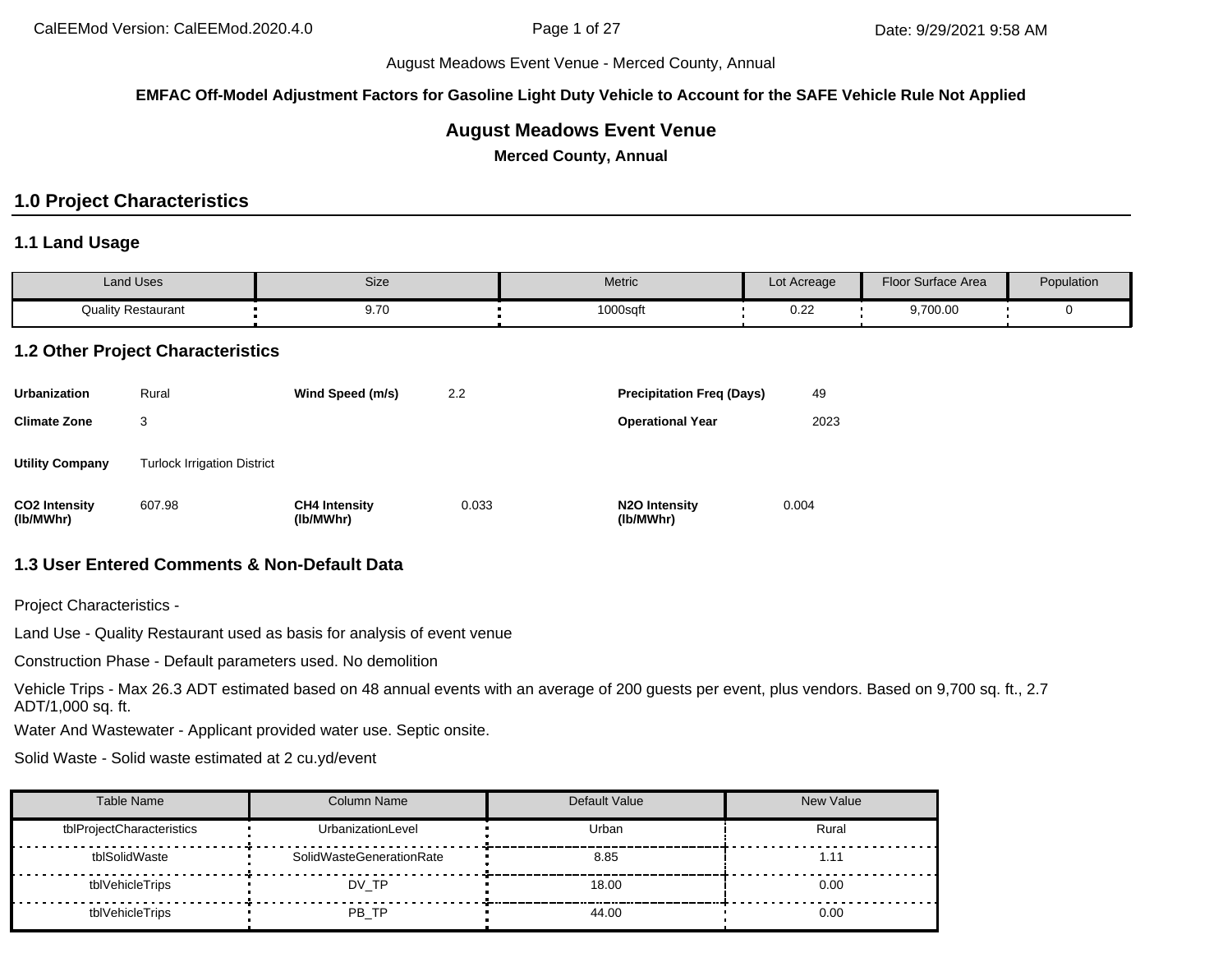#### **EMFAC Off-Model Adjustment Factors for Gasoline Light Duty Vehicle to Account for the SAFE Vehicle Rule Not Applied**

| tblVehicleTrips | PR TP                                     | 38.00        | 100.00    |
|-----------------|-------------------------------------------|--------------|-----------|
| tblVehicleTrips | ST TR                                     | 90.04        | 2.70      |
| tblVehicleTrips | SU TR                                     | 71.97        | 2.70      |
| tblVehicleTrips | WD TR                                     | 83.84        | 2.70      |
| tblWater        | AerobicPercent                            | 87.46        | 0.00      |
| tblWater        | AnaDigestCombDigestGasPercent             | 100.00       | 0.00      |
| tblWater        | . AnaerobicandFacultativeLagoonsPercent . | 2.21         | 0.00      |
| tblWater        | IndoorWaterUseRate                        | 2,944,277.01 | 11,876.00 |
| tblWater        | OutdoorWaterUseRate                       | 187,932.58   | 0.00      |
| tblWater        | SepticTankPercent                         | 10.33        | 100.00    |

# **2.0 Emissions Summary**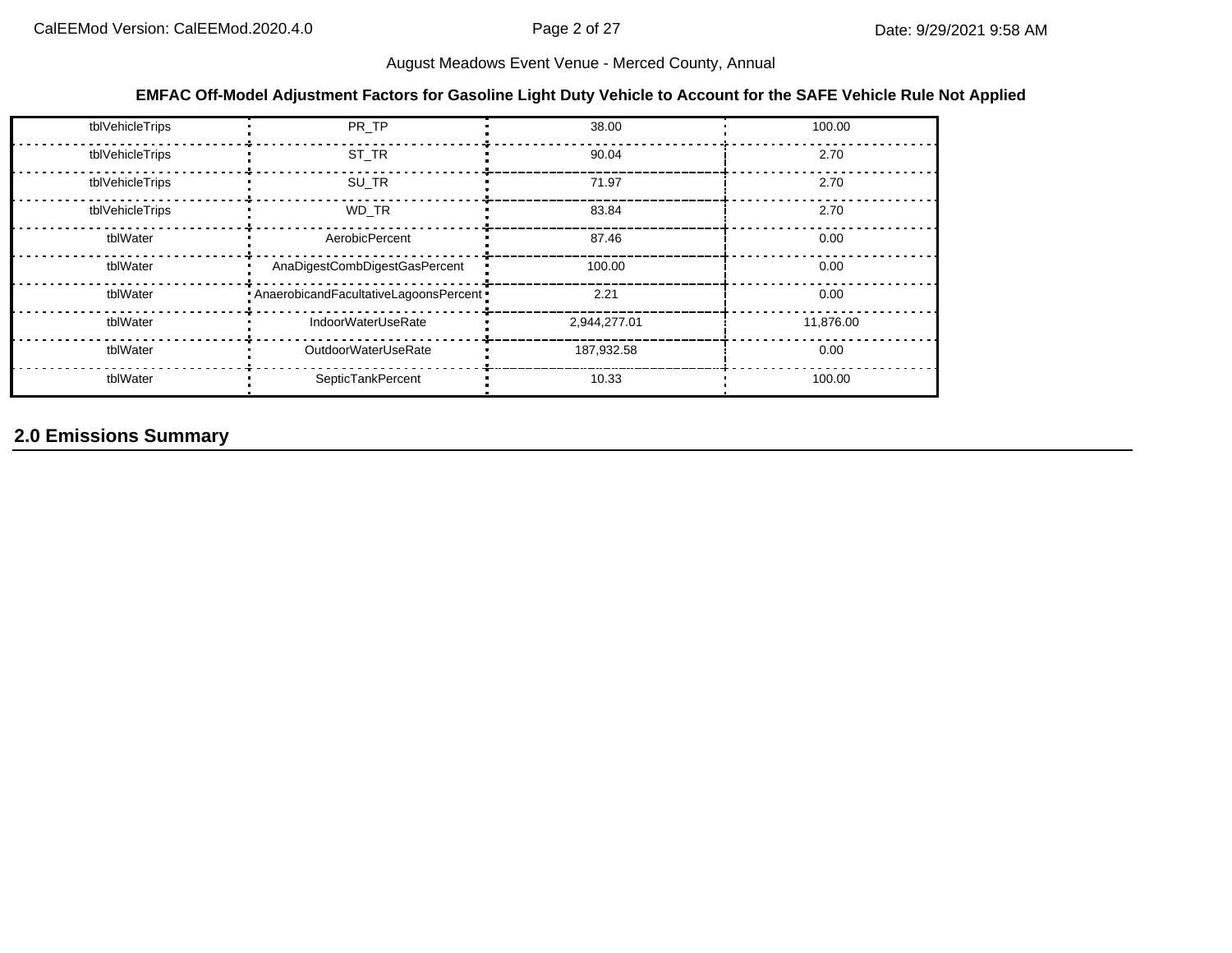## **EMFAC Off-Model Adjustment Factors for Gasoline Light Duty Vehicle to Account for the SAFE Vehicle Rule Not Applied**

# **2.1 Overall Construction**

#### **Unmitigated Construction**

|                | <b>ROG</b> | <b>NO<sub>x</sub></b> | CO     | SO <sub>2</sub> | Fugitive<br><b>PM10</b> | Exhaust<br><b>PM10</b> | <b>PM10</b><br>Total | Fugitive<br>PM2.5 | Exhaust<br><b>PM2.5</b> | PM2.5<br>Total |        | Bio- CO2 NBio- CO2 Total CO2 |         | CH <sub>4</sub> | <b>N2O</b>      | CO <sub>2e</sub> |
|----------------|------------|-----------------------|--------|-----------------|-------------------------|------------------------|----------------------|-------------------|-------------------------|----------------|--------|------------------------------|---------|-----------------|-----------------|------------------|
| Year           |            |                       |        |                 |                         | tons/yr                |                      |                   |                         |                |        |                              | MT/yr   |                 |                 |                  |
| 2022           | 0.1068     | 0.3913                | 0.4016 | 6.7000e-<br>004 | 9.3800e-<br>003         | 0.0203                 | 0.0296               | 3.6200e-<br>003   | 0.0187                  | 0.0223         | 0.0000 | 59.2847                      | 59.2847 | 0.0176          | 3.6000e-<br>004 | 59.8313          |
| <b>Maximum</b> | 0.1068     | 0.3913                | 0.4016 | 6.7000e-<br>004 | 9.3800e-<br>003         | 0.0203                 | 0.0296               | 3.6200e-<br>003   | 0.0187                  | 0.0223         | 0.0000 | 59.2847                      | 59.2847 | 0.0176          | 3.6000e-<br>004 | 59.8313          |

#### **Mitigated Construction**

|                | <b>ROG</b>            | <b>NO<sub>x</sub></b> | CO     | SO <sub>2</sub> | Fugitive<br><b>PM10</b> | Exhaust<br><b>PM10</b> | <b>PM10</b><br>Total | Fugitive<br><b>PM2.5</b> | Exhaust<br>PM2.5 | <b>PM2.5</b><br>Total |        | Bio- CO2 NBio- CO2 Total CO2 |         | CH <sub>4</sub> | <b>N2O</b>      | CO <sub>2e</sub> |
|----------------|-----------------------|-----------------------|--------|-----------------|-------------------------|------------------------|----------------------|--------------------------|------------------|-----------------------|--------|------------------------------|---------|-----------------|-----------------|------------------|
| Year           |                       |                       |        |                 |                         | tons/yr                |                      |                          |                  |                       |        |                              | MT/yr   |                 |                 |                  |
| 2022           | $\blacksquare$ 0.1068 | 0.3913                | 0.4016 | 6.7000e-<br>004 | 9.3800e-<br>003         | 0.0203                 | 0.0296               | 3.6200e-<br>003          | 0.0187           | 0.0223                | 0.0000 | 59.2846                      | 59.2846 | 0.0176          | 3.6000e-<br>004 | 59.8312          |
| <b>Maximum</b> | 0.1068                | 0.3913                | 0.4016 | 6.7000e-<br>004 | 9.3800e-<br>003         | 0.0203                 | 0.0296               | 3.6200e-<br>003          | 0.0187           | 0.0223                | 0.0000 | 59.2846                      | 59.2846 | 0.0176          | 3.6000e-<br>004 | 59.8312          |

|                      | <b>ROG</b> | <b>NOx</b> | co   | <b>SO2</b> | <b>Fugitive</b><br><b>PM10</b> | <b>Exhaust</b><br><b>PM10</b> | <b>PM10</b><br><b>Total</b> | <b>Fugitive</b><br><b>PM2.5</b> | <b>Exhaust</b><br><b>PM2.5</b> | <b>PM2.5</b><br><b>Total</b> | Bio- CO2   NBio-CO2   Total CO2 |      |      | CH <sub>4</sub> | <b>N20</b> | CO <sub>2e</sub> |
|----------------------|------------|------------|------|------------|--------------------------------|-------------------------------|-----------------------------|---------------------------------|--------------------------------|------------------------------|---------------------------------|------|------|-----------------|------------|------------------|
| Percent<br>Reduction | 0.00       | 0.00       | 0.00 | 0.00       | 0.00                           | 0.00                          | 0.00                        | 0.00                            | 0.00                           | 0.00                         | 0.00                            | 0.00 | 0.00 | 0.00            | 0.00       | 0.00             |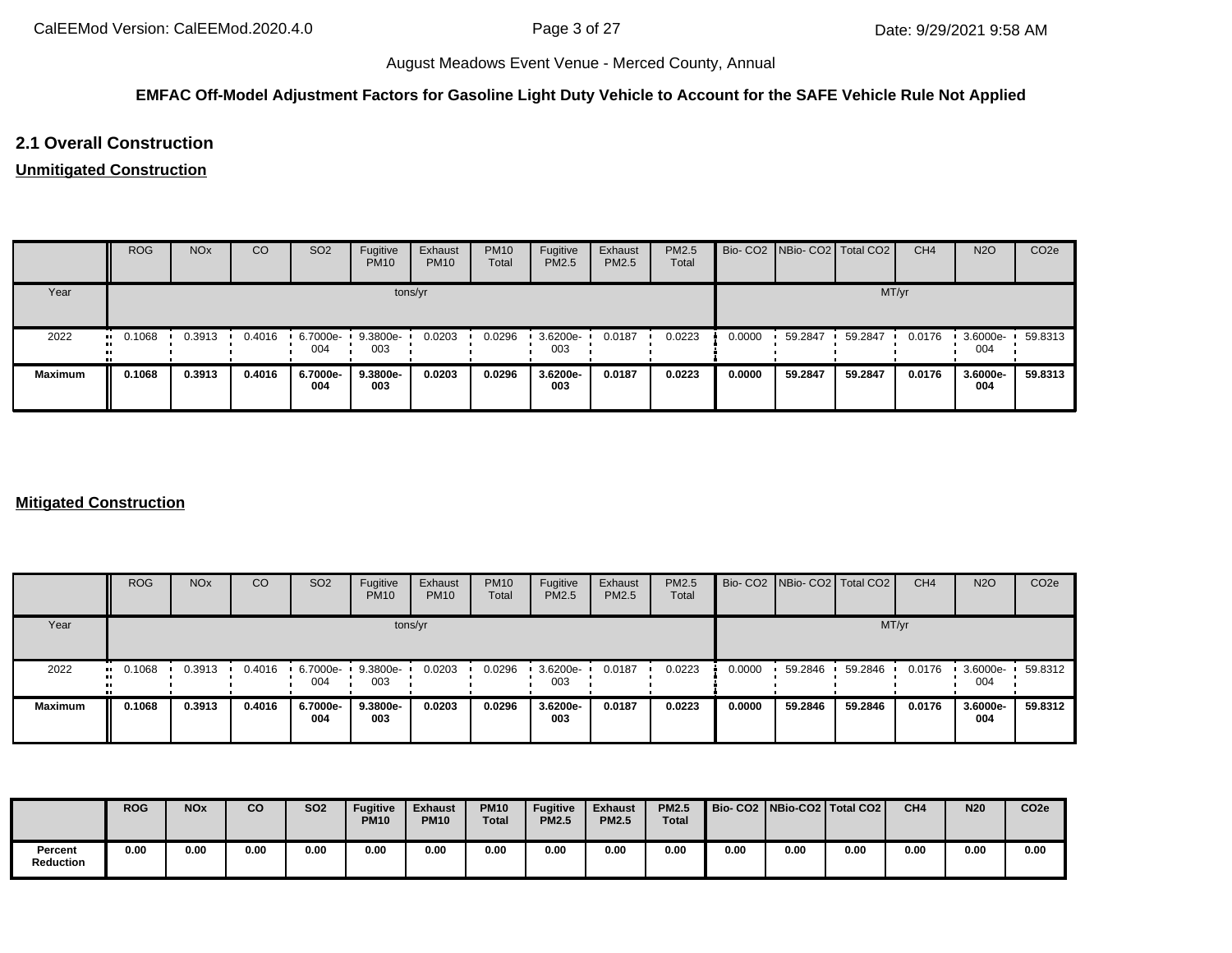#### **EMFAC Off-Model Adjustment Factors for Gasoline Light Duty Vehicle to Account for the SAFE Vehicle Rule Not Applied**

| Quarter | <b>Start Date</b> | <b>End Date</b> | Maximum Unmitigated ROG + NOX (tons/quarter) | Maximum Mitigated ROG + NOX (tons/quarter) |
|---------|-------------------|-----------------|----------------------------------------------|--------------------------------------------|
|         | 1-3-2022          | 4-2-2022        | 0.2225                                       | 0.2225                                     |
|         | 4-3-2022          | $7 - 2 - 2022$  | 0.2763                                       | 0.2763                                     |
|         |                   | <b>Highest</b>  | 0.2763                                       | 0.2763                                     |

# **2.2 Overall Operational**

#### **Unmitigated Operational**

|              | <b>ROG</b> | <b>NO<sub>x</sub></b> | CO              | SO <sub>2</sub>                 | Fugitive<br><b>PM10</b> | Exhaust<br><b>PM10</b> | <b>PM10</b><br>Total | Fugitive<br>PM2.5 | Exhaust<br><b>PM2.5</b> | PM2.5<br>Total  | Bio-CO <sub>2</sub> |                | NBio- CO2   Total CO2 | CH <sub>4</sub>    | <b>N2O</b>              | CO <sub>2e</sub> |
|--------------|------------|-----------------------|-----------------|---------------------------------|-------------------------|------------------------|----------------------|-------------------|-------------------------|-----------------|---------------------|----------------|-----------------------|--------------------|-------------------------|------------------|
| Category     |            |                       |                 |                                 |                         | tons/yr                |                      |                   |                         |                 |                     |                |                       | MT/yr              |                         |                  |
| Area         | 0.0446     | 0.0000                | 9.0000e-<br>005 | 0.0000                          |                         | 0.0000                 | 0.0000               |                   | 0.0000                  | 0.0000          | 0.0000              | .7000e-<br>004 | 1.7000e-<br>004       | 0.0000             | 0.0000                  | 1.8000e-<br>004  |
| Energy       | 0.0110     | 0.0999                | 0.0839          | $\cdot$ 6.0000e- $\cdot$<br>004 |                         | 7.5900e-<br>003        | 7.5900e-<br>003      |                   | 7.5900e- ·<br>003       | 7.5900e-<br>003 | 0.0000              | 184.3559       | 184.3559              | 6.1900e-<br>003    | 2.4900e-<br>003         | $+185.2529$      |
| Mobile       | 0.0143     | 0.0327                | 0.1337          | $3.2000e -$<br>004              | 0.0272                  | 3.3000e-<br>004        | 0.0275               | 7.2900e-<br>003   | 3.1000e-<br>004         | 7.6000e-<br>003 | 0.0000              | 29.5139        | 29.5139               | 1.5300e-<br>003    | 2.0100e- 30.1497<br>003 |                  |
| Waste        |            |                       |                 |                                 |                         | 0.0000                 | 0.0000               |                   | 0.0000                  | 0.0000          | 0.2253              | 0.0000         | 0.2253                | 0.0133             | 0.0000                  | 0.5582           |
| Water        |            |                       |                 |                                 |                         | 0.0000                 | 0.0000               |                   | 0.0000                  | 0.0000          | 0.0000              | 0.0177         | 0.0177                | $2.7000e -$<br>003 | $1.0000e -$<br>005      | 0.0879           |
| <b>Total</b> | 0.0699     | 0.1325                | 0.2177          | 9.2000e-<br>004                 | 0.0272                  | 7.9200e-<br>003        | 0.0351               | 7.2900e-<br>003   | 7.9000e-<br>003         | 0.0152          | 0.2253              | 213.8877       | 214.1130              | 0.0237             | 4.5100e-<br>003         | 216.0490         |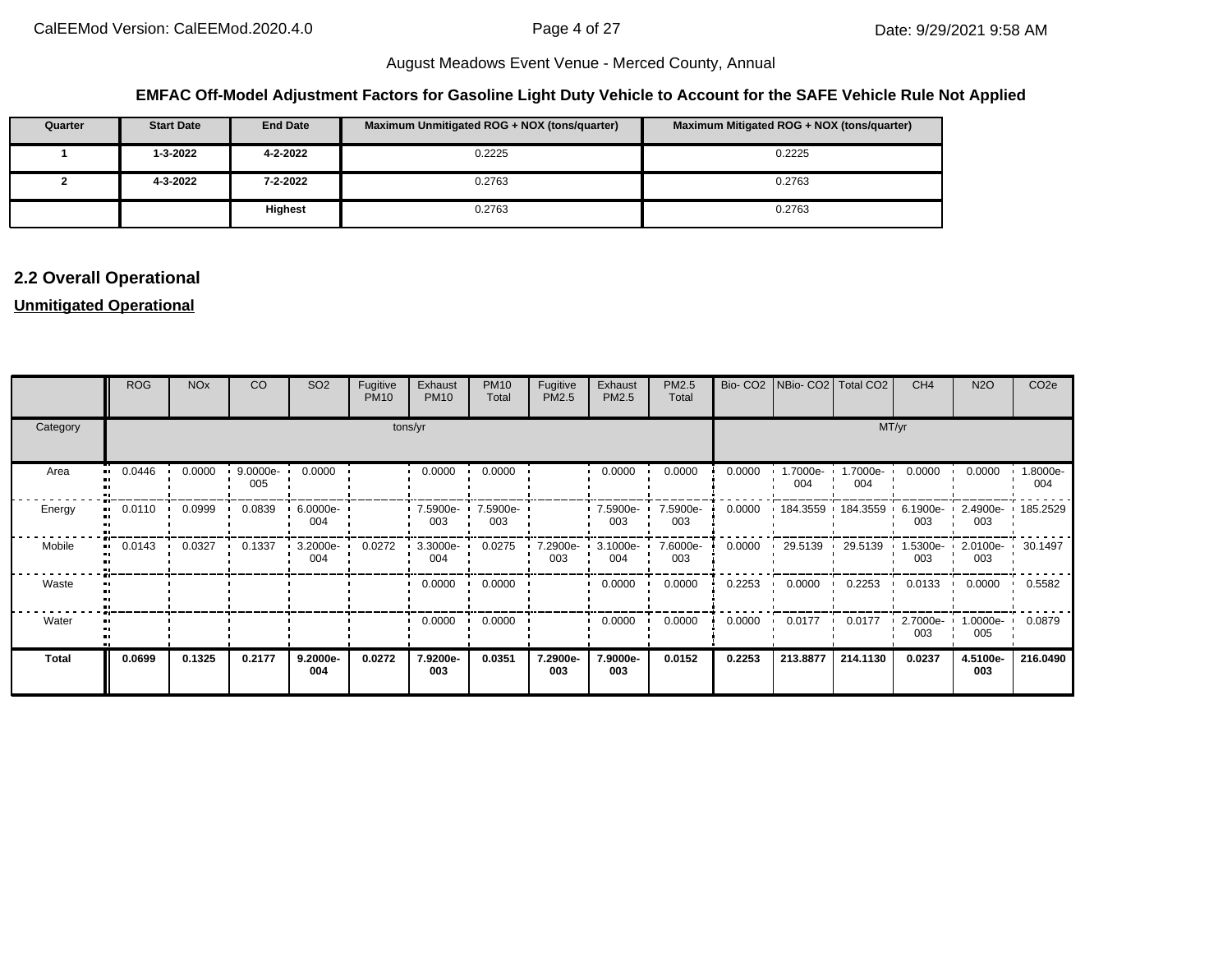## **EMFAC Off-Model Adjustment Factors for Gasoline Light Duty Vehicle to Account for the SAFE Vehicle Rule Not Applied**

# **2.2 Overall Operational**

#### **Mitigated Operational**

|              | <b>ROG</b> | <b>NO<sub>x</sub></b> | CO                 | SO <sub>2</sub> | Fugitive<br><b>PM10</b> | Exhaust<br><b>PM10</b> | <b>PM10</b><br>Total | Fugitive<br>PM2.5 | Exhaust<br>PM2.5   | PM2.5<br>Total  |        | Bio- CO2   NBio- CO2   Total CO2 |                     | CH <sub>4</sub> | <b>N2O</b>      | CO <sub>2e</sub> |
|--------------|------------|-----------------------|--------------------|-----------------|-------------------------|------------------------|----------------------|-------------------|--------------------|-----------------|--------|----------------------------------|---------------------|-----------------|-----------------|------------------|
| Category     |            |                       |                    |                 |                         | tons/yr                |                      |                   |                    |                 |        |                                  | MT/yr               |                 |                 |                  |
| Area         | 0.0446     | 0.0000                | $9.0000e -$<br>005 | 0.0000          |                         | 0.0000                 | 0.0000               |                   | 0.0000             | 0.0000          | 0.0000 | .7000e-<br>004                   | 1.7000e- ∙<br>004   | 0.0000          | 0.0000          | 1.8000e-<br>004  |
| Energy       | 0.0110     | 0.0999                | 0.0839             | 6.0000e-<br>004 |                         | 7.5900e-<br>003        | 7.5900e-<br>003      |                   | 7.5900e-<br>003    | 7.5900e-<br>003 | 0.0000 |                                  | 184.3559 184.3559 ' | 6.1900e-<br>003 | 2.4900e-<br>003 | 185.2529         |
| Mobile       | 0.0143     | 0.0327                | 0.1337             | 3.2000e-<br>004 | 0.0272                  | 3.3000e-<br>004        | 0.0275               | 7.2900e-<br>003   | $3.1000e -$<br>004 | 7.6000e-<br>003 | 0.0000 | 29.5139                          | 29.5139             | 1.5300e-<br>003 | 2.0100e-<br>003 | 30.1497          |
| Waste        |            |                       |                    |                 |                         | 0.0000                 | 0.0000               |                   | 0.0000             | 0.0000          | 0.2253 | 0.0000                           | 0.2253              | 0.0133          | 0.0000          | 0.5582           |
| Water        |            |                       |                    |                 |                         | 0.0000                 | 0.0000               |                   | 0.0000             | 0.0000          | 0.0000 | 0.0177                           | 0.0177              | 2.7000e-<br>003 | 1.0000e-<br>005 | 0.0879           |
| <b>Total</b> | 0.0699     | 0.1325                | 0.2177             | 9.2000e-<br>004 | 0.0272                  | 7.9200e-<br>003        | 0.0351               | 7.2900e-<br>003   | 7.9000e-<br>003    | 0.0152          | 0.2253 | 213.8877                         | 214.1130            | 0.0237          | 4.5100e-<br>003 | 216.0490         |

|                             | <b>ROG</b> | <b>NO<sub>x</sub></b> | co   | <b>SO2</b> | <b>Fugitive</b><br><b>PM10</b> | <b>Exhaust</b><br><b>PM10</b> | <b>PM10</b><br><b>Total</b> | <b>Fugitive</b><br><b>PM2.5</b> | <b>Exhaust</b><br><b>PM2.5</b> | <b>PM2.5</b><br><b>Total</b> |      |      | Bio-CO2   NBio-CO2   Total CO2 | CH <sub>4</sub> | <b>N20</b> | CO <sub>2e</sub> |
|-----------------------------|------------|-----------------------|------|------------|--------------------------------|-------------------------------|-----------------------------|---------------------------------|--------------------------------|------------------------------|------|------|--------------------------------|-----------------|------------|------------------|
| Percent<br><b>Reduction</b> | 0.00       | 0.00                  | 0.00 | 0.00       | 0.00                           | 0.00                          | 0.00                        | 0.00                            | 0.00                           | 0.00                         | 0.00 | 0.00 | 0.00                           | 0.00            | 0.00       | 0.00             |

# **3.0 Construction Detail**

#### **Construction Phase**

| Phase<br>Number | Phase Name                   | Phase Type                   | <b>Start Date</b> | End Date   | Week | Num Days Num Days | <b>Phase Description</b> |
|-----------------|------------------------------|------------------------------|-------------------|------------|------|-------------------|--------------------------|
|                 | Site Preparation             | •Site Preparation            | 1/15/2022         | !1/17/2022 |      |                   |                          |
|                 | •Grading                     | •Grading                     | 1/18/2022         | !1/19/2022 |      |                   |                          |
|                 | <b>Building Construction</b> | <b>Building Construction</b> | 1/20/2022         | 6/8/2022   |      | 100               |                          |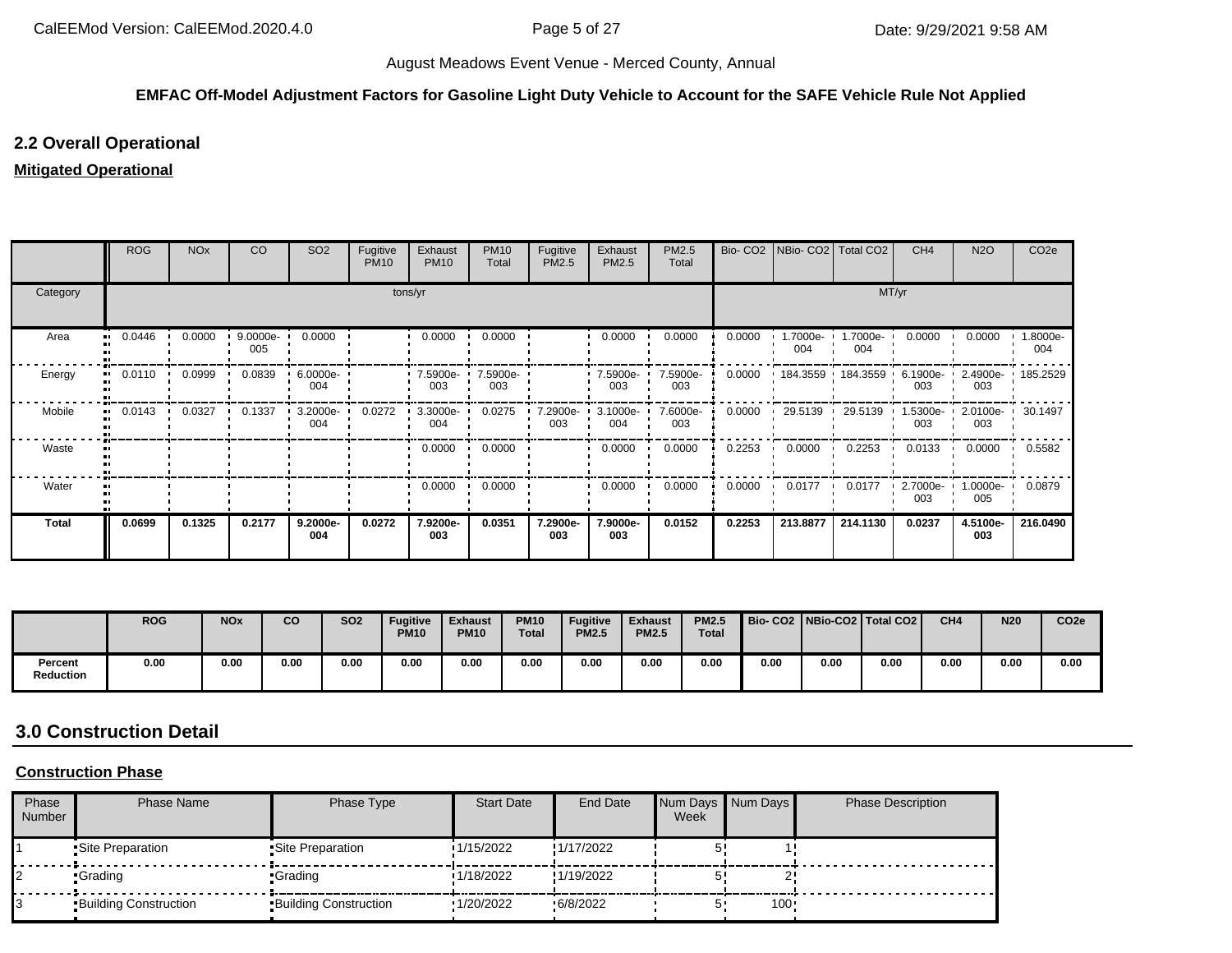#### **EMFAC Off-Model Adjustment Factors for Gasoline Light Duty Vehicle to Account for the SAFE Vehicle Rule Not Applied**

| 84 | •Paving                | •Paving                | 6/9/2022             | C/4E/20022<br>∠∪∠וכ      |  |  |
|----|------------------------|------------------------|----------------------|--------------------------|--|--|
| 15 | ■Architectural Coating | ■Architectural Coating | 0.0100000<br>10/2022 | (6/22/2022)<br>0/22/2022 |  |  |

**Acres of Grading (Site Preparation Phase): 0.5**

**Acres of Grading (Grading Phase): 1.5**

#### **Acres of Paving: 0**

**Residential Indoor: 0; Residential Outdoor: 0; Non-Residential Indoor: 14,550; Non-Residential Outdoor: 4,850; Striped Parking Area: 0 (Architectural Coating – sqft)**

#### **OffRoad Equipment**

| <b>Phase Name</b>            | Offroad Equipment Type     | Amount | <b>Usage Hours</b> | Horse Power      | Load Factor |
|------------------------------|----------------------------|--------|--------------------|------------------|-------------|
| <b>Architectural Coating</b> | Air Compressors            |        | 6.00:              | 78               | 0.48        |
| Paving                       | -Cement and Mortar Mixers  |        | 6.00               | 9                | 0.56        |
| <b>Building Construction</b> | -Cranes                    |        | $4.00 \cdot$       | 231              | 0.29        |
| <b>Building Construction</b> | -Forklifts                 |        | 6.00               | 89               | 0.20        |
| Grading                      | -Graders                   |        | 6.00               | 187              | 0.41        |
| Site Preparation             | <b>Craders</b>             |        | 8.00               | 187 <sub>1</sub> | 0.41        |
| Paving                       | Pavers                     |        | 7.00:              | 130 <sub>1</sub> | 0.42        |
| Paving                       | Rollers                    |        | $7.00 \cdot$       | 80               | 0.38        |
| Grading                      | Rubber Tired Dozers        |        | 6.00               | 247              | 0.40        |
| <b>Building Construction</b> | -Tractors/Loaders/Backhoes |        | 8.00               | 97'              | 0.37        |
| Grading                      | -Tractors/Loaders/Backhoes |        | 7.00               | 97'              | 0.37        |
| Paving                       | -Tractors/Loaders/Backhoes |        | $7.00 \cdot$       | 97'              | 0.37        |
| Site Preparation             | -Tractors/Loaders/Backhoes |        | 8.00:              | $97 -$           | 0.37        |

#### **Trips and VMT**

| <b>Phase Name</b> | <b>Offroad Equipment</b><br>Count | <b>Worker Trip</b><br><b>Number</b> | Vendor Trip Hauling Trip<br>Number | <b>Number</b> | <b>Worker Trip</b><br>Length | Vendor Trip<br>Length | Hauling Trip<br>∟ength | Worker Vehicle<br>Class | Vendor<br>Vehicle Class Vehicle Class | Hauling     |
|-------------------|-----------------------------------|-------------------------------------|------------------------------------|---------------|------------------------------|-----------------------|------------------------|-------------------------|---------------------------------------|-------------|
| Site Preparation  |                                   | $5.00 -$                            | $0.00 \cdot$                       | $0.00 \cdot$  | 16.80                        | $6.60 \cdot$          |                        | 20.00 LD Mix            | HDT_Mix                               | <b>HHDT</b> |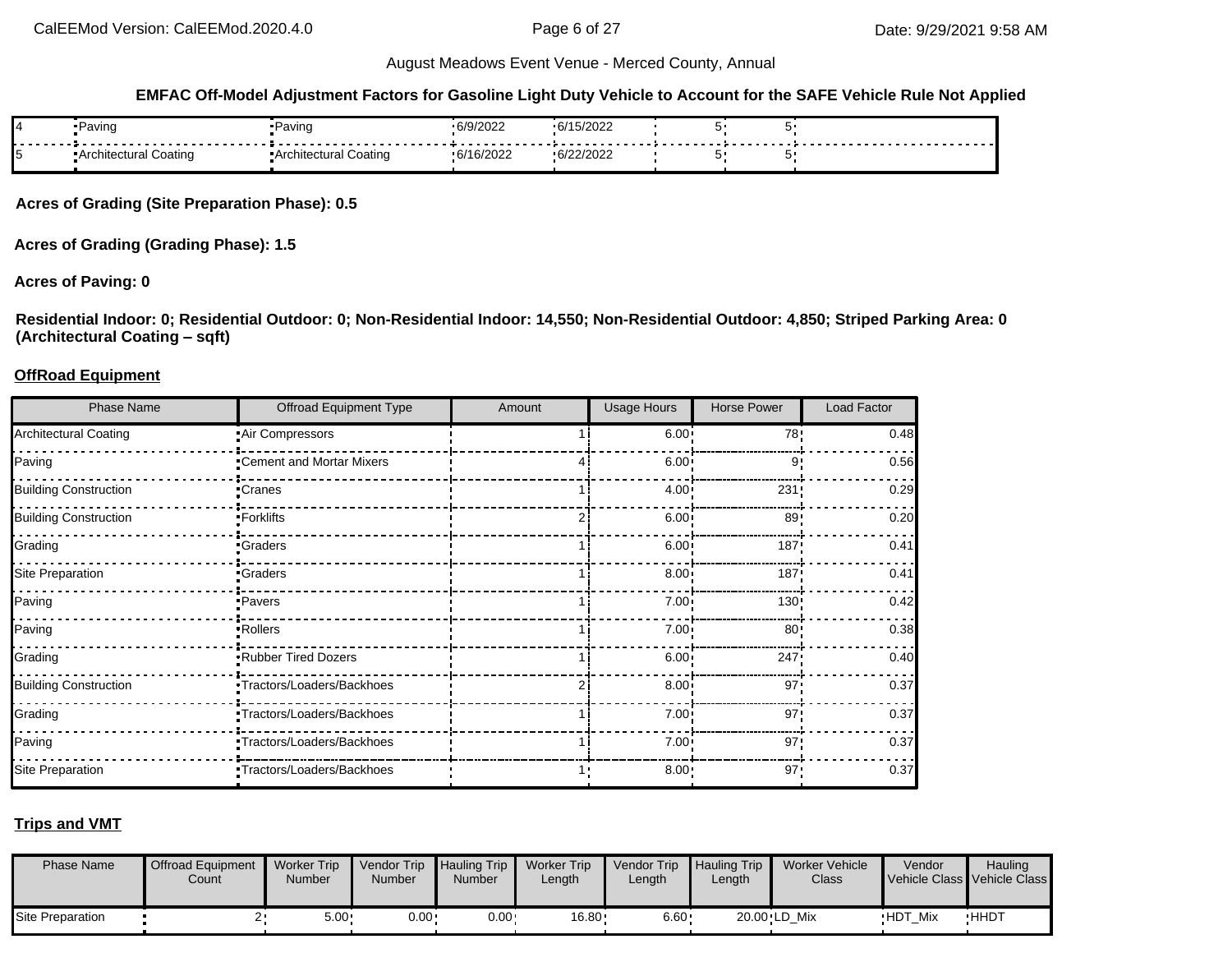### **EMFAC Off-Model Adjustment Factors for Gasoline Light Duty Vehicle to Account for the SAFE Vehicle Rule Not Applied**

| Grading                 | $8.00 -$      | $0.00 \cdot$ | $0.00 -$     | $16.80 \cdot$ | $6.60 -$ | 20.00 LD Mix                             | <b>HDT Mix</b> | <b>HHDT</b> |
|-------------------------|---------------|--------------|--------------|---------------|----------|------------------------------------------|----------------|-------------|
| Building Construction • | $4.00 \cdot$  | 2.00!        | $0.00 -$     | 16.80i        | 6.60!    | $20.00$ <sup><math>i</math></sup> LD Mix | <b>HDT Mix</b> | !HHDT       |
| Paving                  | $18.00 \cdot$ | 0.00!        | $0.00 \cdot$ | 16.80i        | 6.60!    | $20.00$ <sup><math>i</math></sup> LD Mix | <b>HDT Mix</b> | !HHDT       |
| Architectural Coating   | $1.00 \cdot$  | $0.00 \cdot$ | $0.00 \cdot$ | 16.80         | 6.60     | 20.00 LD Mix                             | <b>HDT Mix</b> | <b>HHDT</b> |

# **3.1 Mitigation Measures Construction**

# **3.2 Site Preparation - 2022**

#### **Unmitigated Construction On-Site**

|                      | <b>ROG</b>              | <b>NO<sub>x</sub></b> | CO              | SO <sub>2</sub> | Fugitive<br><b>PM10</b> | Exhaust<br><b>PM10</b> | <b>PM10</b><br>Total | Fugitive<br>PM2.5 | Exhaust<br><b>PM2.5</b> | PM2.5<br>Total  |        | Bio- CO2   NBio- CO2   Total CO2 |        | CH <sub>4</sub> | <b>N2O</b> | CO <sub>2e</sub> |
|----------------------|-------------------------|-----------------------|-----------------|-----------------|-------------------------|------------------------|----------------------|-------------------|-------------------------|-----------------|--------|----------------------------------|--------|-----------------|------------|------------------|
| Category             |                         |                       |                 |                 |                         | tons/yr                |                      |                   |                         |                 |        |                                  |        | MT/yr           |            |                  |
| <b>Fugitive Dust</b> |                         |                       |                 |                 | 2.7000e-<br>004         | 0.0000                 | 2.7000e-<br>004      | 3.0000e-<br>005   | 0.0000                  | 3.0000e-<br>005 | 0.0000 | 0.0000                           | 0.0000 | 0.0000          | 0.0000     | 0.0000           |
| Off-Road             | $\cdot$ 2.9000e-<br>004 | 3.4700e-<br>003       | 1.9800e-<br>003 | 0.0000          |                         | 1.3000e-<br>004        | 1.3000e-<br>004      |                   | 1.2000e-<br>004         | 1.2000e-<br>004 | 0.0000 | 0.4275                           | 0.4275 | 1.4000e-<br>004 | 0.0000     | 0.4310           |
| <b>Total</b>         | 2.9000e-<br>004         | 3.4700e-<br>003       | 1.9800e-<br>003 | 0.0000          | 2.7000e-<br>004         | 1.3000e-<br>004        | 4.0000e-<br>004      | 3.0000e-<br>005   | -2000e.<br>004          | 1.5000e-<br>004 | 0.0000 | 0.4275                           | 0.4275 | 1.4000e-<br>004 | 0.0000     | 0.4310           |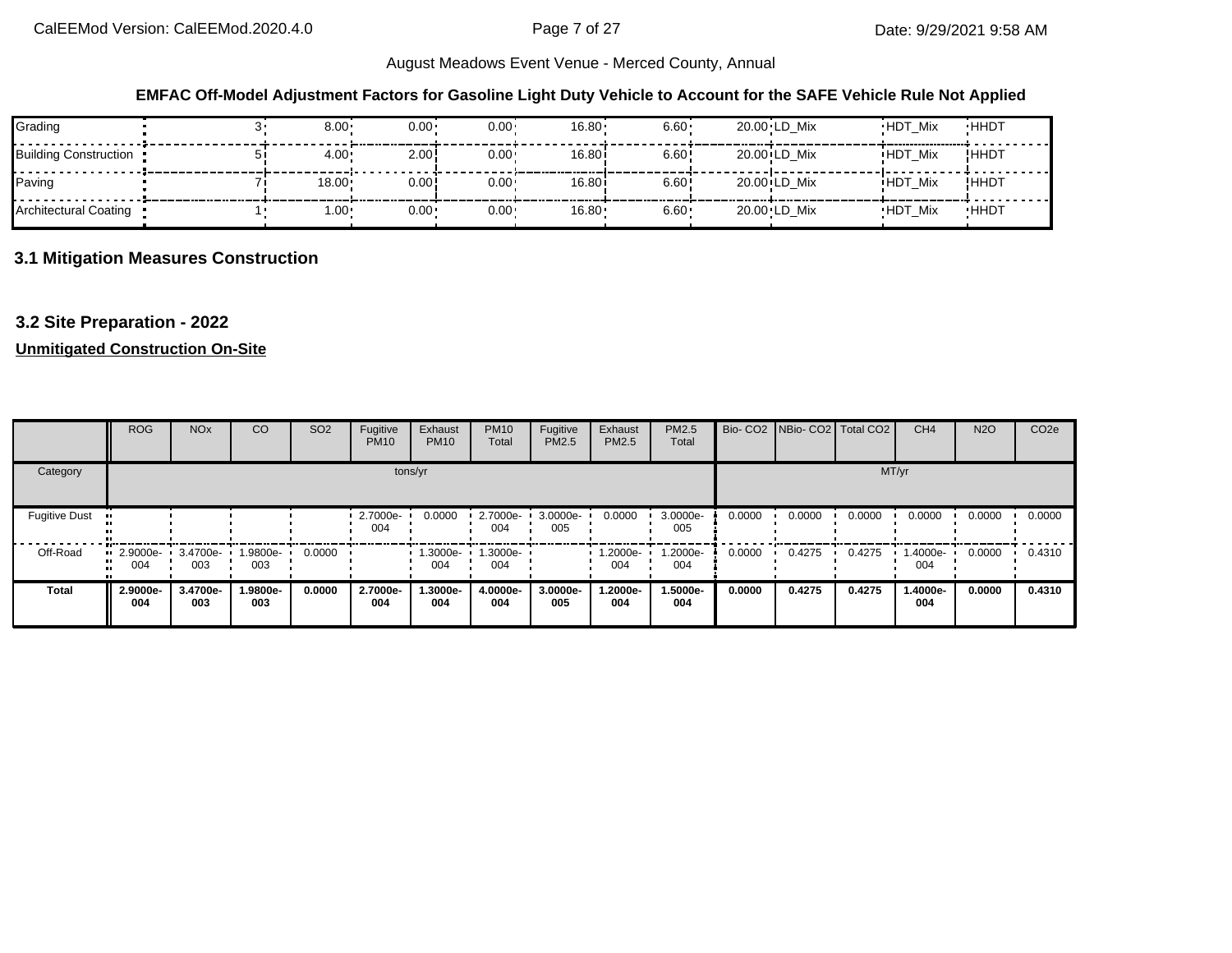## **EMFAC Off-Model Adjustment Factors for Gasoline Light Duty Vehicle to Account for the SAFE Vehicle Rule Not Applied**

# **3.2 Site Preparation - 2022**

#### **Unmitigated Construction Off-Site**

|              | <b>ROG</b>      | <b>NO<sub>x</sub></b> | CO              | SO <sub>2</sub> | Fugitive<br><b>PM10</b> | Exhaust<br><b>PM10</b> | <b>PM10</b><br>Total | Fugitive<br>PM2.5 | Exhaust<br>PM2.5 | PM2.5<br>Total  | Bio-CO <sub>2</sub> | NBio-CO2   Total CO2 |        | CH <sub>4</sub> | <b>N2O</b> | CO <sub>2e</sub> |
|--------------|-----------------|-----------------------|-----------------|-----------------|-------------------------|------------------------|----------------------|-------------------|------------------|-----------------|---------------------|----------------------|--------|-----------------|------------|------------------|
| Category     |                 |                       |                 |                 |                         | tons/yr                |                      |                   |                  |                 |                     |                      | MT/yr  |                 |            |                  |
| Hauling      | 0.0000          | 0.0000                | 0.0000          | 0.0000          | 0.0000                  | 0.0000                 | 0.0000               | 0.0000            | 0.0000           | 0.0000          | 0.0000              | 0.0000               | 0.0000 | 0.0000          | 0.0000     | 0.0000           |
| Vendor       | 0.0000          | 0.0000                | 0.0000          | 0.0000          | 0.0000                  | 0.0000                 | 0.0000               | 0.0000            | 0.0000           | 0.0000          | 0.0000              | 0.0000               | 0.0000 | 0.0000          | 0.0000     | 0.0000           |
| Worker       | 1.0000e-<br>005 | 1.0000e-<br>005       | 1.2000e-<br>004 | 0.0000          | 3.0000e-<br>005         | 0.0000                 | 3.0000e-<br>005      | 1.0000e-<br>005   | 0.0000           | 1.0000e-<br>005 | 0.0000              | 0.0263               | 0.0263 | 0.0000          | 0.0000     | 0.0266           |
| <b>Total</b> | 1.0000e-<br>005 | 1.0000e-<br>005       | -.2000e<br>004  | 0.0000          | 3.0000e-<br>005         | 0.0000                 | 3.0000e-<br>005      | 1.0000e-<br>005   | 0.0000           | 1.0000e-<br>005 | 0.0000              | 0.0263               | 0.0263 | 0.0000          | 0.0000     | 0.0266           |

#### **Mitigated Construction On-Site**

|                      | <b>ROG</b>                  | <b>NO<sub>x</sub></b> | CO              | SO <sub>2</sub> | Fugitive<br><b>PM10</b> | Exhaust<br><b>PM10</b> | <b>PM10</b><br>Total | Fugitive<br><b>PM2.5</b> | Exhaust<br>PM2.5 | PM2.5<br>Total  |        | Bio- CO2   NBio- CO2   Total CO2 |        | CH <sub>4</sub> | <b>N2O</b> | CO <sub>2e</sub> |
|----------------------|-----------------------------|-----------------------|-----------------|-----------------|-------------------------|------------------------|----------------------|--------------------------|------------------|-----------------|--------|----------------------------------|--------|-----------------|------------|------------------|
| Category             |                             |                       |                 |                 |                         | tons/yr                |                      |                          |                  |                 |        |                                  | MT/yr  |                 |            |                  |
| <b>Fugitive Dust</b> |                             |                       |                 |                 | 2.7000e-<br>004         | 0.0000                 | 2.7000e-<br>004      | 3.0000e-<br>005          | 0.0000           | 3.0000e-<br>005 | 0.0000 | 0.0000                           | 0.0000 | 0.0000          | 0.0000     | 0.0000           |
| Off-Road             | $\cdot$ 2.9000e-<br><br>004 | 3.4700e-<br>003       | 1.9800e-<br>003 | 0.0000          |                         | 1.3000e-<br>004        | 1.3000e-<br>004      |                          | .2000e-<br>004   | 1.2000e-<br>004 | 0.0000 | 0.4275                           | 0.4275 | 1.4000e-<br>004 | 0.0000     | 0.4310           |
| Total                | 2.9000e-<br>004             | 3.4700e-<br>003       | 1.9800e-<br>003 | 0.0000          | 2.7000e-<br>004         | 1.3000e-<br>004        | 4.0000e-<br>004      | 3.0000e-<br>005          | -2000e.l<br>004  | 1.5000e-<br>004 | 0.0000 | 0.4275                           | 0.4275 | 1.4000e-<br>004 | 0.0000     | 0.4310           |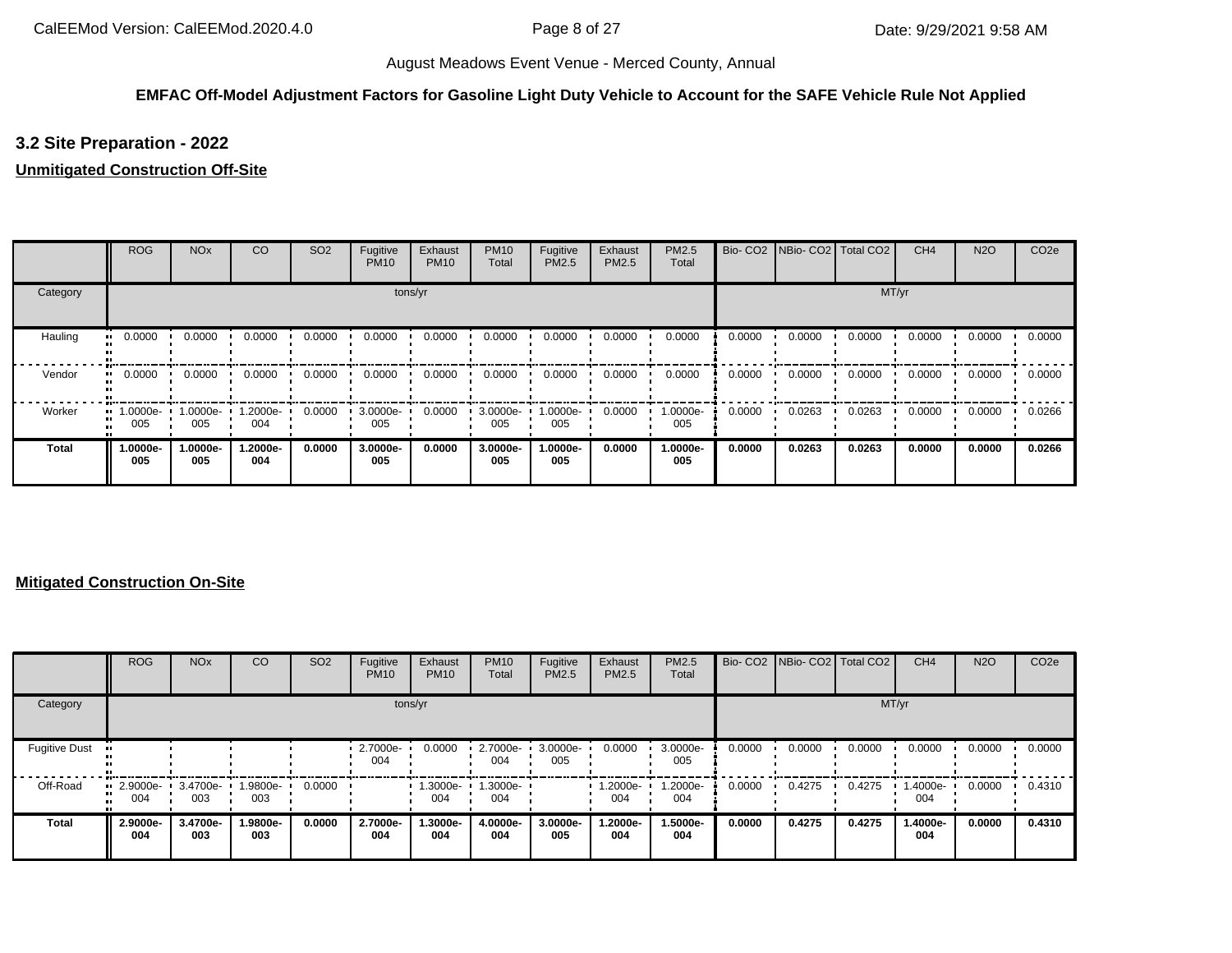## **EMFAC Off-Model Adjustment Factors for Gasoline Light Duty Vehicle to Account for the SAFE Vehicle Rule Not Applied**

# **3.2 Site Preparation - 2022**

#### **Mitigated Construction Off-Site**

|          | <b>ROG</b>                     | <b>NO<sub>x</sub></b> | CO              | SO <sub>2</sub> | Fugitive<br><b>PM10</b> | Exhaust<br><b>PM10</b> | <b>PM10</b><br>Total | Fugitive<br>PM2.5 | Exhaust<br>PM2.5 | PM2.5<br>Total  |        | Bio- CO2   NBio- CO2   Total CO2 |        | CH <sub>4</sub> | <b>N2O</b> | CO <sub>2e</sub> |
|----------|--------------------------------|-----------------------|-----------------|-----------------|-------------------------|------------------------|----------------------|-------------------|------------------|-----------------|--------|----------------------------------|--------|-----------------|------------|------------------|
| Category |                                |                       |                 |                 |                         | tons/yr                |                      |                   |                  |                 |        |                                  | MT/yr  |                 |            |                  |
| Hauling  | 0.0000<br>                     | 0.0000                | 0.0000          | 0.0000          | 0.0000                  | 0.0000                 | 0.0000               | 0.0000            | 0.0000           | 0.0000          | 0.0000 | 0.0000                           | 0.0000 | 0.0000          | 0.0000     | 0.0000           |
| Vendor   | 0.0000<br>                     | 0.0000                | 0.0000          | 0.0000          | 0.0000                  | 0.0000                 | 0.0000               | 0.0000            | 0.0000           | 0.0000          | 0.0000 | 0.0000                           | 0.0000 | 0.0000          | 0.0000     | 0.0000           |
| Worker   | $\blacksquare$ 1.0000e-<br>005 | 1.0000e-<br>005       | -2000e.<br>004  | 0.0000          | 3.0000e-<br>005         | 0.0000                 | 3.0000e-<br>005      | 1.0000e-<br>005   | 0.0000           | 1.0000e-<br>005 | 0.0000 | 0.0263                           | 0.0263 | 0.0000          | 0.0000     | 0.0266           |
| Total    | 1.0000e-<br>005                | 1.0000e-<br>005       | 1.2000e-<br>004 | 0.0000          | 3.0000e-<br>005         | 0.0000                 | 3.0000e-<br>005      | 1.0000e-<br>005   | 0.0000           | 1.0000e-<br>005 | 0.0000 | 0.0263                           | 0.0263 | 0.0000          | 0.0000     | 0.0266           |

# **3.3 Grading - 2022**

#### **Unmitigated Construction On-Site**

|                      | <b>ROG</b>      | <b>NO<sub>x</sub></b> | CO              | SO <sub>2</sub> | Fugitive<br><b>PM10</b> | Exhaust<br><b>PM10</b> | <b>PM10</b><br>Total | Fugitive<br>PM2.5 | Exhaust<br>PM2.5 | PM2.5<br>Total  | Bio-CO <sub>2</sub> | NBio- CO2   Total CO2 |        | CH <sub>4</sub> | <b>N2O</b> | CO <sub>2e</sub> |
|----------------------|-----------------|-----------------------|-----------------|-----------------|-------------------------|------------------------|----------------------|-------------------|------------------|-----------------|---------------------|-----------------------|--------|-----------------|------------|------------------|
| Category             |                 |                       |                 |                 |                         | tons/yr                |                      |                   |                  |                 |                     |                       | MT/yr  |                 |            |                  |
| <b>Fugitive Dust</b> |                 |                       |                 |                 | 5.3100e-<br>003         | 0.0000                 | 5.3100e-<br>003      | 2.5700e-<br>003   | 0.0000           | 2.5700e-<br>003 | 0.0000              | 0.0000                | 0.0000 | 0.0000          | 0.0000     | 0.0000           |
| Off-Road             | 1.0800e-<br>003 | 0.0120                | 5.9400e-<br>003 | 1.0000e-<br>005 |                         | 5.2000e-<br>004        | 5.2000e-<br>004      |                   | 4.8000e-<br>004  | 4.8000e-<br>004 | 0.0000              | 1.2381                | 1.2381 | 4.0000e-<br>004 | 0.0000     | 1.2482           |
| <b>Total</b>         | 1.0800e-<br>003 | 0.0120                | 5.9400e-<br>003 | 1.0000e-<br>005 | 5.3100e-<br>003         | 5.2000e-<br>004        | 5.8300e-<br>003      | 2.5700e-<br>003   | 4.8000e-<br>004  | 3.0500e-<br>003 | 0.0000              | 1.2381                | 1.2381 | 4.0000e-<br>004 | 0.0000     | 1.2482           |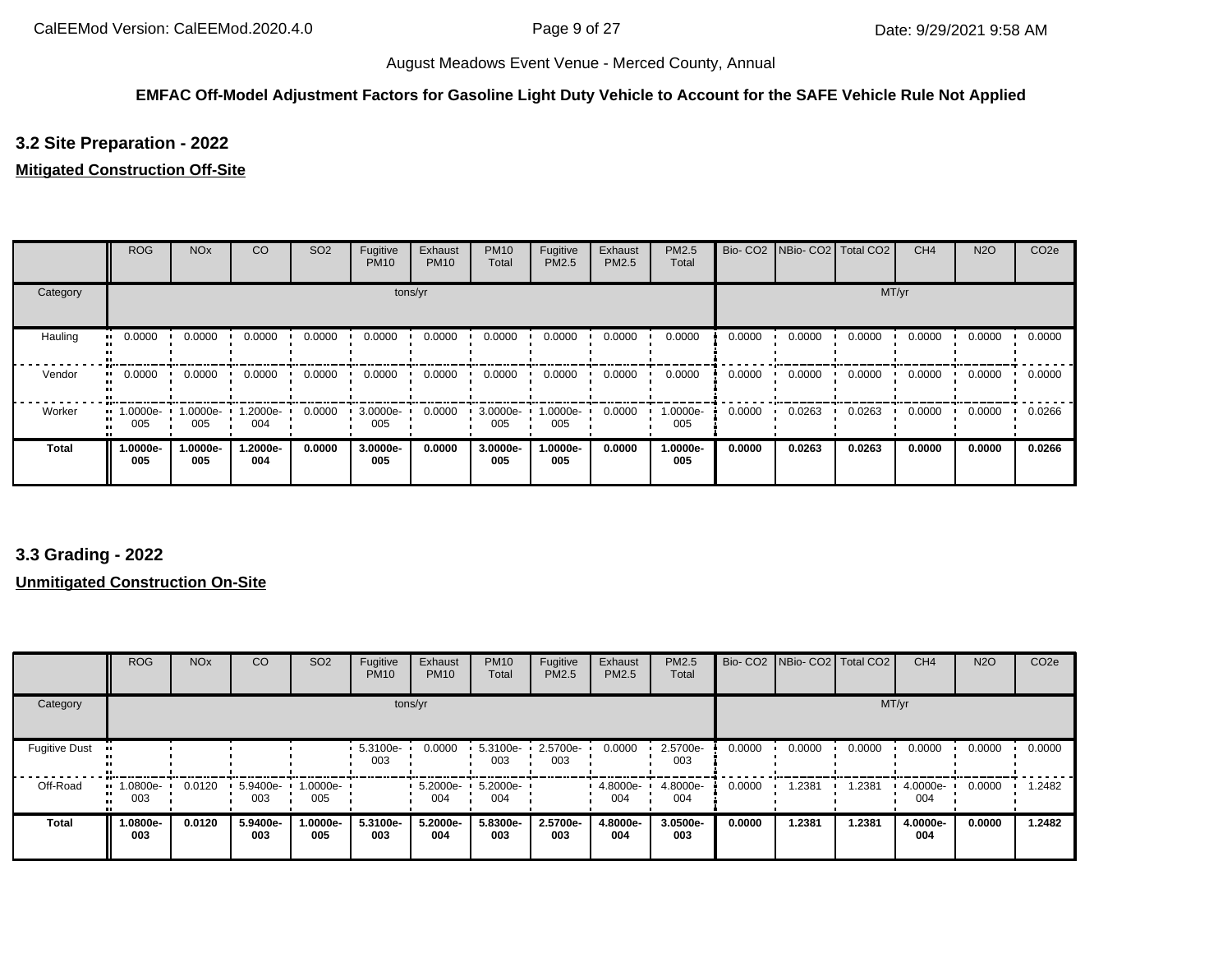## **EMFAC Off-Model Adjustment Factors for Gasoline Light Duty Vehicle to Account for the SAFE Vehicle Rule Not Applied**

# **3.3 Grading - 2022**

**Unmitigated Construction Off-Site**

|          | <b>ROG</b>                     | <b>NO<sub>x</sub></b> | CO              | SO <sub>2</sub> | Fugitive<br><b>PM10</b> | Exhaust<br><b>PM10</b> | <b>PM10</b><br>Total | Fugitive<br>PM2.5 | Exhaust<br>PM2.5 | PM2.5<br>Total  |        | Bio- CO2   NBio- CO2   Total CO2 |        | CH <sub>4</sub> | <b>N2O</b> | CO <sub>2e</sub> |
|----------|--------------------------------|-----------------------|-----------------|-----------------|-------------------------|------------------------|----------------------|-------------------|------------------|-----------------|--------|----------------------------------|--------|-----------------|------------|------------------|
| Category |                                |                       |                 |                 |                         | tons/yr                |                      |                   |                  |                 |        |                                  |        | MT/yr           |            |                  |
| Hauling  | 0.0000                         | 0.0000                | 0.0000          | 0.0000          | 0.0000                  | 0.0000                 | 0.0000               | 0.0000            | 0.0000           | 0.0000          | 0.0000 | 0.0000                           | 0.0000 | 0.0000          | 0.0000     | 0.0000           |
| Vendor   | 0.0000<br>                     | 0.0000                | 0.0000          | 0.0000          | 0.0000                  | 0.0000                 | 0.0000               | 0.0000            | 0.0000           | 0.0000          | 0.0000 | 0.0000                           | 0.0000 | 0.0000          | 0.0000     | 0.0000           |
| Worker   | $\blacksquare$ 4.0000e-<br>005 | 3.0000e-<br>005       | 3.8000e-<br>004 | 0.0000          | 1.0000e-<br>004         | 0.0000                 | 1.0000e-<br>004      | 3.0000e-<br>005   | 0.0000           | 3.0000e-<br>005 | 0.0000 | 0.0841                           | 0.0841 | 0.0000          | 0.0000     | 0.0850           |
| Total    | 4.0000e-<br>005                | 3.0000e-<br>005       | 3.8000e-<br>004 | 0.0000          | 1.0000e-<br>004         | 0.0000                 | 1.0000e-<br>004      | 3.0000e-<br>005   | 0.0000           | 3.0000e-<br>005 | 0.0000 | 0.0841                           | 0.0841 | 0.0000          | 0.0000     | 0.0850           |

#### **Mitigated Construction On-Site**

|                      | <b>ROG</b>              | <b>NO<sub>x</sub></b> | CO              | SO <sub>2</sub> | Fugitive<br><b>PM10</b> | Exhaust<br><b>PM10</b> | <b>PM10</b><br>Total | Fugitive<br><b>PM2.5</b> | Exhaust<br>PM2.5 | PM2.5<br>Total  |        | Bio- CO2   NBio- CO2   Total CO2 |        | CH <sub>4</sub> | <b>N2O</b> | CO <sub>2e</sub> |
|----------------------|-------------------------|-----------------------|-----------------|-----------------|-------------------------|------------------------|----------------------|--------------------------|------------------|-----------------|--------|----------------------------------|--------|-----------------|------------|------------------|
| Category             |                         |                       |                 |                 |                         | tons/yr                |                      |                          |                  |                 |        |                                  | MT/yr  |                 |            |                  |
| <b>Fugitive Dust</b> |                         |                       |                 |                 | 5.3100e-<br>003         | 0.0000                 | 5.3100e-<br>003      | 2.5700e-<br>003          | 0.0000           | 2.5700e-<br>003 | 0.0000 | 0.0000                           | 0.0000 | 0.0000          | 0.0000     | 0.0000           |
| Off-Road             | 1.0800e-<br><br><br>003 | 0.0120                | 5.9400e-<br>003 | l.0000e-<br>005 |                         | 5.2000e-<br>004        | 5.2000e-<br>004      |                          | 4.8000e-<br>004  | 4.8000e-<br>004 | 0.0000 | .2381                            | 1.2381 | 4.0000e-<br>004 | 0.0000     | 1.2482           |
| Total                | 1.0800e-<br>003         | 0.0120                | 5.9400e-<br>003 | -.0000e<br>005  | 5.3100e-<br>003         | 5.2000e-<br>004        | 5.8300e-<br>003      | 2.5700e-<br>003          | 4.8000e-<br>004  | 3.0500e-<br>003 | 0.0000 | 1.2381                           | 1.2381 | 4.0000e-<br>004 | 0.0000     | 1.2482           |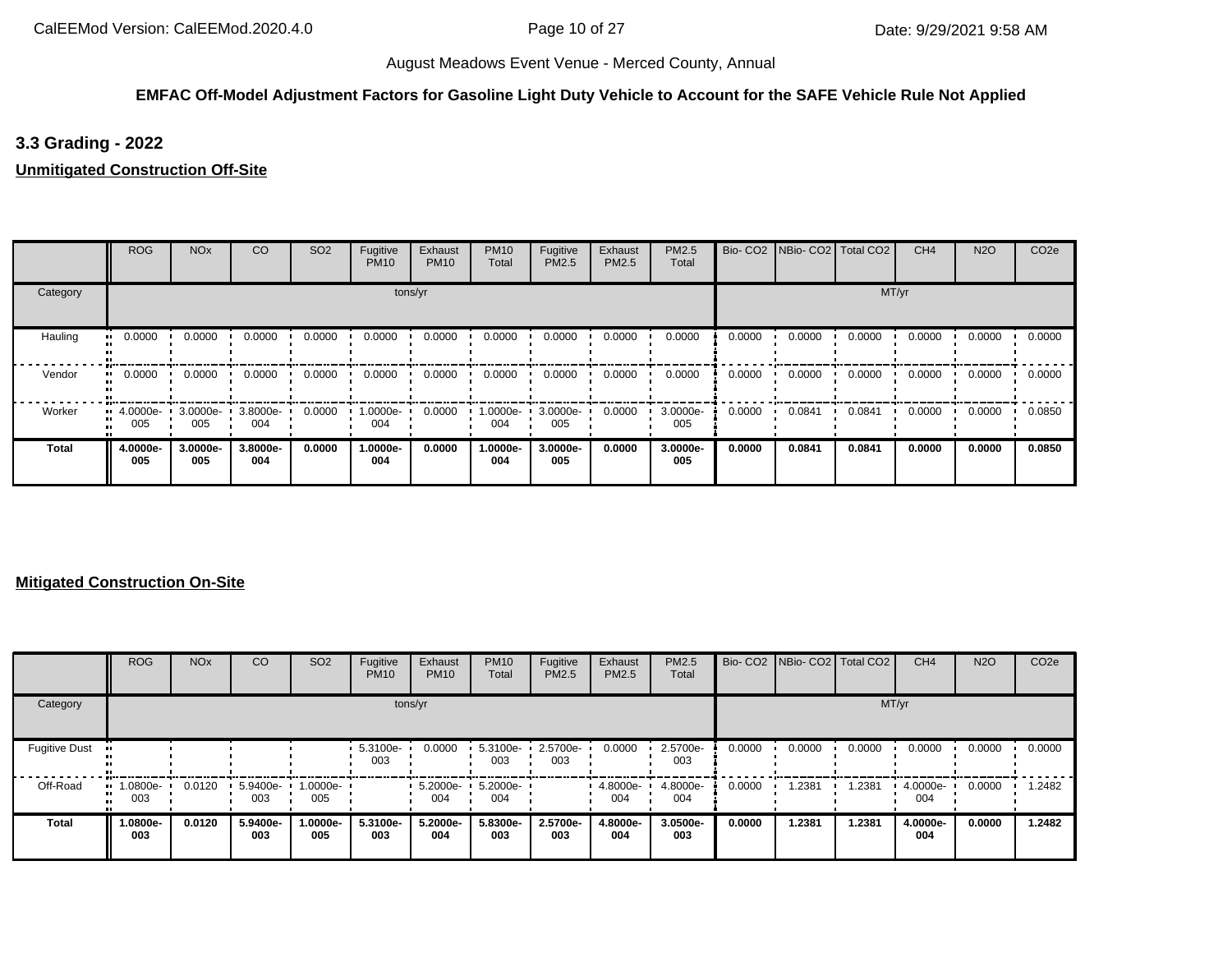#### **EMFAC Off-Model Adjustment Factors for Gasoline Light Duty Vehicle to Account for the SAFE Vehicle Rule Not Applied**

# **3.3 Grading - 2022**

#### **Mitigated Construction Off-Site**

|          | <b>ROG</b>                     | <b>NO<sub>x</sub></b> | CO              | SO <sub>2</sub> | Fugitive<br><b>PM10</b> | Exhaust<br><b>PM10</b> | <b>PM10</b><br>Total | Fugitive<br>PM2.5 | Exhaust<br><b>PM2.5</b> | <b>PM2.5</b><br>Total |        | Bio- CO2 NBio- CO2 Total CO2 |        | CH <sub>4</sub> | <b>N2O</b> | CO <sub>2e</sub> |
|----------|--------------------------------|-----------------------|-----------------|-----------------|-------------------------|------------------------|----------------------|-------------------|-------------------------|-----------------------|--------|------------------------------|--------|-----------------|------------|------------------|
| Category |                                |                       |                 |                 | tons/yr                 |                        |                      |                   |                         |                       |        |                              | MT/yr  |                 |            |                  |
| Hauling  | 0.0000<br>                     | 0.0000                | 0.0000          | 0.0000          | 0.0000                  | 0.0000                 | 0.0000               | 0.0000            | 0.0000                  | 0.0000                | 0.0000 | 0.0000                       | 0.0000 | 0.0000          | 0.0000     | 0.0000           |
| Vendor   | 0.0000<br>                     | 0.0000                | 0.0000          | 0.0000          | 0.0000                  | 0.0000                 | 0.0000               | 0.0000            | 0.0000                  | 0.0000                | 0.0000 | 0.0000                       | 0.0000 | 0.0000          | 0.0000     | 0.0000           |
| Worker   | $\blacksquare$ 4.0000e-<br>005 | 3.0000e ·<br>005      | 3.8000e-<br>004 | 0.0000          | -:0000e<br>004          | 0.0000                 | 1.0000e-<br>004      | 3.0000e-<br>005   | 0.0000                  | 3.0000e-<br>005       | 0.0000 | 0.0841                       | 0.0841 | 0.0000          | 0.0000     | 0.0850           |
| Total    | 4.0000e-<br>005                | 3.0000e-<br>005       | 3.8000e-<br>004 | 0.0000          | 1.0000e-<br>004         | 0.0000                 | 1.0000e-<br>004      | 3.0000e-<br>005   | 0.0000                  | 3.0000e-<br>005       | 0.0000 | 0.0841                       | 0.0841 | 0.0000          | 0.0000     | 0.0850           |

# **3.4 Building Construction - 2022**

#### **Unmitigated Construction On-Site**

|              | <b>ROG</b> | <b>NO<sub>x</sub></b> | CO     | SO <sub>2</sub>   | Fugitive<br><b>PM10</b> | Exhaust<br><b>PM10</b> | <b>PM10</b><br>Total | Fugitive<br>PM2.5 | Exhaust<br><b>PM2.5</b> | <b>PM2.5</b><br>Total |        | Bio- CO2 NBio- CO2 Total CO2 |         | CH <sub>4</sub> | <b>N2O</b> | CO <sub>2e</sub> |
|--------------|------------|-----------------------|--------|-------------------|-------------------------|------------------------|----------------------|-------------------|-------------------------|-----------------------|--------|------------------------------|---------|-----------------|------------|------------------|
| Category     |            |                       |        |                   |                         | tons/yr                |                      |                   |                         |                       |        |                              |         | MT/yr           |            |                  |
| Off-Road     | 0.0343<br> | 0.3513                | 0.3576 | 5.7000e- •<br>004 |                         | 0.0186                 | 0.0186               |                   | 0.0171                  | 0.0171                | 0.0000 | 50.0739                      | 50.0739 | 0.0162          | 0.0000     | 50.4787          |
| <b>Total</b> | 0.0343     | 0.3513                | 0.3576 | 5.7000e-<br>004   |                         | 0.0186                 | 0.0186               |                   | 0.0171                  | 0.0171                | 0.0000 | 50.0739                      | 50.0739 | 0.0162          | 0.0000     | 50.4787          |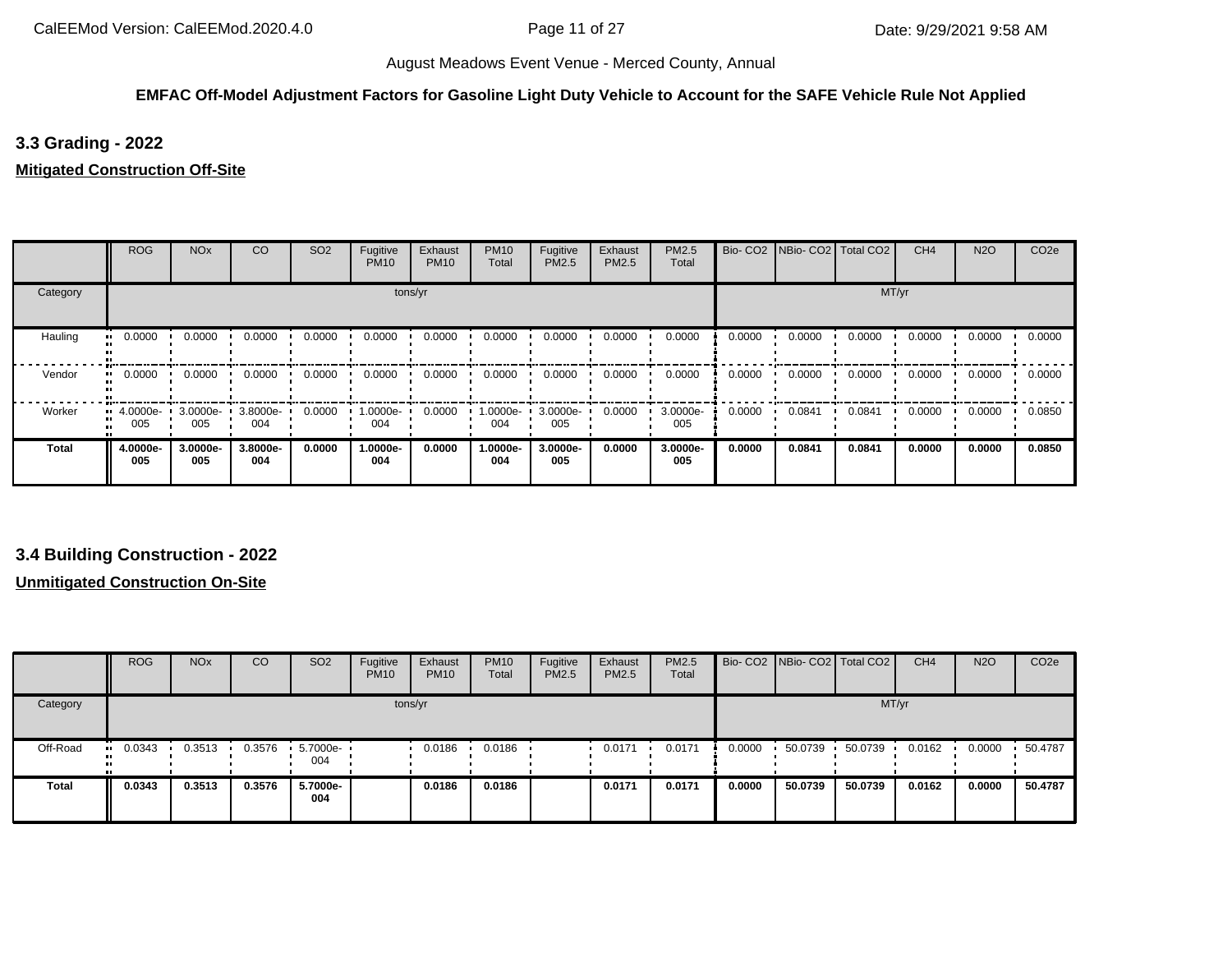#### **EMFAC Off-Model Adjustment Factors for Gasoline Light Duty Vehicle to Account for the SAFE Vehicle Rule Not Applied**

# **3.4 Building Construction - 2022**

# **Unmitigated Construction Off-Site**

|              | <b>ROG</b>                     | NO <sub>x</sub>    | CO              | SO <sub>2</sub> | Fugitive<br><b>PM10</b> | Exhaust<br><b>PM10</b> | <b>PM10</b><br>Total | Fugitive<br>PM2.5 | Exhaust<br>PM2.5 | PM2.5<br>Total  |        | Bio- CO2 NBio- CO2 Total CO2 |        | CH <sub>4</sub> | <b>N2O</b>         | CO <sub>2e</sub> |
|--------------|--------------------------------|--------------------|-----------------|-----------------|-------------------------|------------------------|----------------------|-------------------|------------------|-----------------|--------|------------------------------|--------|-----------------|--------------------|------------------|
| Category     |                                |                    |                 |                 |                         | tons/yr                |                      |                   |                  |                 |        |                              |        | MT/yr           |                    |                  |
| Hauling      | 0.0000                         | 0.0000             | 0.0000          | 0.0000          | 0.0000                  | 0.0000                 | 0.0000               | 0.0000            | 0.0000           | 0.0000          | 0.0000 | 0.0000                       | 0.0000 | 0.0000          | 0.0000             | 0.0000           |
| Vendor       | $\blacksquare$ 2.1000e-<br>004 | $5.1500e -$<br>003 | -6400e-<br>003  | 2.0000e-<br>005 | $6.0000e -$<br>004      | 6.0000e-<br>005        | 6.5000e-<br>004      | 1.7000e-<br>004   | 5.0000e-<br>005  | 2.3000e-<br>004 | 0.0000 | 1.8460                       | 1.8460 | 1.0000e-<br>005 | $2.8000e -$<br>004 | 1.9282           |
| Worker       | 1.0500e-<br><br>003            | 8.6000e-<br>004    | 9.5000e-<br>003 | 2.0000e-<br>005 | 2.4800e-<br>003         | 2.0000e-<br>005        | 2.5000e-<br>003      | 6.6000e-<br>004   | 1.0000e-<br>005  | 6.7000e-<br>004 | 0.0000 | 2.1021                       | 2.1021 | 7.0000e-<br>005 | 7.0000e- ·<br>005  | 2.1237           |
| <b>Total</b> | 1.2600e-<br>003                | 6.0100e-<br>003    | 0.0111          | 4.0000e-<br>005 | 3.0800e-<br>003         | 8.0000e-<br>005        | 3.1500e-<br>003      | 8.3000e-<br>004   | 6.0000e-<br>005  | 9.0000e-<br>004 | 0.0000 | 3.9481                       | 3.9481 | 8.0000e-<br>005 | 3.5000e-<br>004    | 4.0519           |

#### **Mitigated Construction On-Site**

|          | <b>ROG</b>            | <b>NO<sub>x</sub></b> | CO     | SO <sub>2</sub> | Fugitive<br><b>PM10</b> | Exhaust<br><b>PM10</b> | <b>PM10</b><br>Total | Fugitive<br>PM2.5 | Exhaust<br><b>PM2.5</b> | <b>PM2.5</b><br>Total |        | Bio- CO2   NBio- CO2   Total CO2 |         | CH <sub>4</sub> | <b>N2O</b> | CO <sub>2e</sub> |
|----------|-----------------------|-----------------------|--------|-----------------|-------------------------|------------------------|----------------------|-------------------|-------------------------|-----------------------|--------|----------------------------------|---------|-----------------|------------|------------------|
| Category |                       |                       |        |                 | tons/yr                 |                        |                      |                   |                         |                       |        |                                  | MT/yr   |                 |            |                  |
| Off-Road | $\blacksquare$ 0.0343 | 0.3513                | 0.3576 | 5.7000e-<br>004 |                         | 0.0186                 | 0.0186               |                   | 0.0171                  | 0.0171                | 0.0000 | 50.0738                          | 50.0738 | 0.0162          | 0.0000     | 50.4787          |
| Total    | 0.0343                | 0.3513                | 0.3576 | 5.7000e-<br>004 |                         | 0.0186                 | 0.0186               |                   | 0.0171                  | 0.0171                | 0.0000 | 50.0738                          | 50.0738 | 0.0162          | 0.0000     | 50.4787          |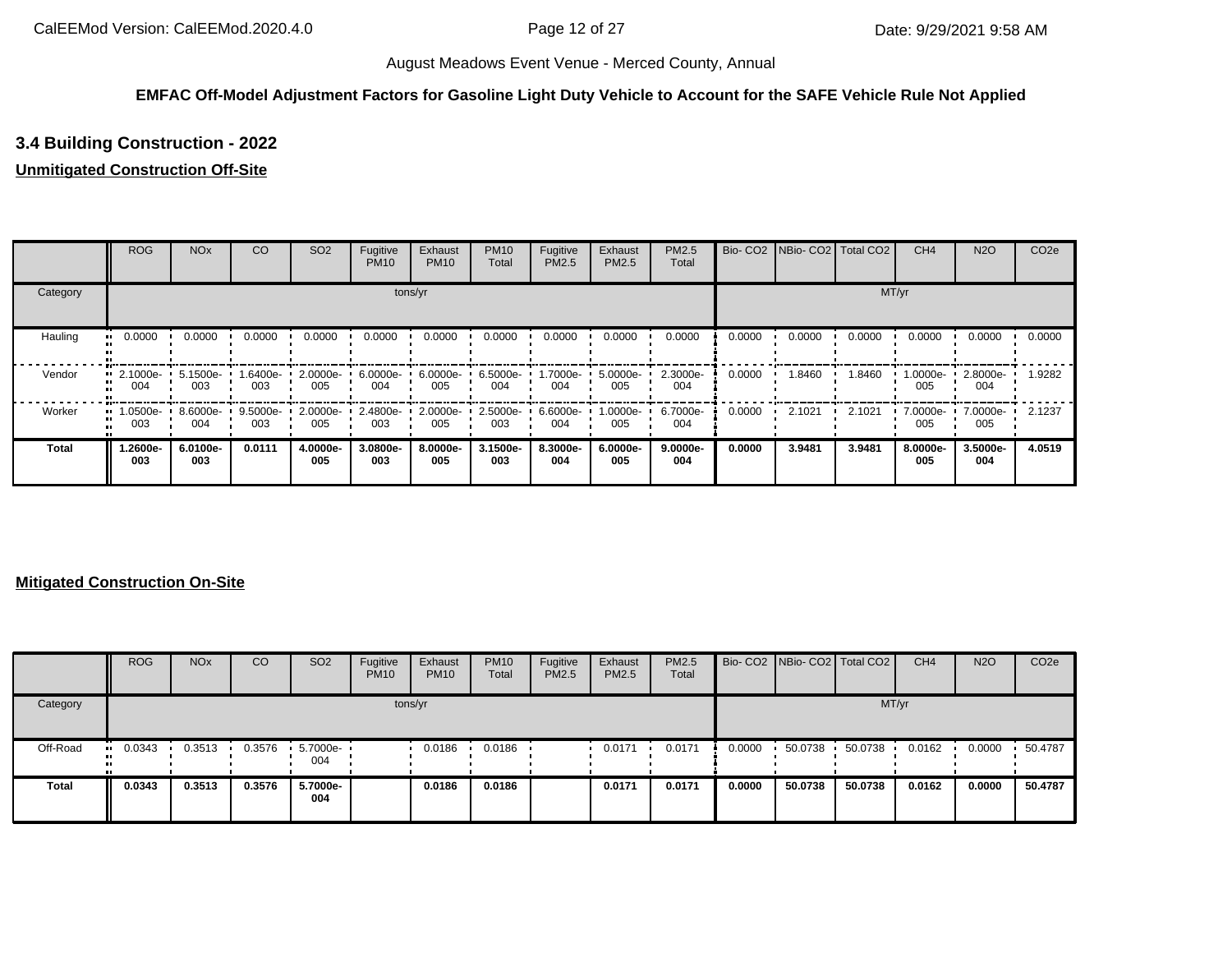#### **EMFAC Off-Model Adjustment Factors for Gasoline Light Duty Vehicle to Account for the SAFE Vehicle Rule Not Applied**

# **3.4 Building Construction - 2022**

#### **Mitigated Construction Off-Site**

|              | <b>ROG</b>                     | <b>NO<sub>x</sub></b> | CO                 | SO <sub>2</sub> | Fugitive<br><b>PM10</b> | Exhaust<br><b>PM10</b> | <b>PM10</b><br>Total | Fugitive<br><b>PM2.5</b> | Exhaust<br>PM2.5 | PM2.5<br>Total  |        | Bio- CO2 NBio- CO2 Total CO2 |        | CH <sub>4</sub> | <b>N2O</b>         | CO <sub>2e</sub> |
|--------------|--------------------------------|-----------------------|--------------------|-----------------|-------------------------|------------------------|----------------------|--------------------------|------------------|-----------------|--------|------------------------------|--------|-----------------|--------------------|------------------|
| Category     |                                |                       |                    |                 |                         | tons/yr                |                      |                          |                  |                 |        |                              |        | MT/yr           |                    |                  |
| Hauling      | 0.0000                         | 0.0000                | 0.0000             | 0.0000          | 0.0000                  | 0.0000                 | 0.0000               | 0.0000                   | 0.0000           | 0.0000          | 0.0000 | 0.0000                       | 0.0000 | 0.0000          | 0.0000             | 0.0000           |
| Vendor       | $\blacksquare$ 2.1000e-<br>004 | $5.1500e -$<br>003    | 1.6400e-<br>003    | 2.0000e-<br>005 | $6.0000e -$<br>004      | $6.0000e-$<br>005      | 6.5000e-<br>004      | -7000e.<br>004           | 5.0000e-<br>005  | 2.3000e-<br>004 | 0.0000 | 1.8460                       | 1.8460 | 1.0000e-<br>005 | $2.8000e -$<br>004 | 1.9282           |
| Worker       | 1.0500e-<br>003                | 8.6000e-<br>004       | $9.5000e -$<br>003 | 2.0000e-<br>005 | 2.4800e-<br>003         | 2.0000e-<br>005        | 2.5000e-<br>003      | 6.6000e-<br>004          | 1.0000e-<br>005  | 6.7000e-<br>004 | 0.0000 | 2.1021                       | 2.1021 | 7.0000e-<br>005 | 7.0000e-<br>005    | 2.1237           |
| <b>Total</b> | -2600e.<br>003                 | 6.0100e-<br>003       | 0.0111             | 4.0000e-<br>005 | 3.0800e-<br>003         | 8.0000e-<br>005        | $3.1500e -$<br>003   | 8.3000e-<br>004          | 6.0000e-<br>005  | 9.0000e-<br>004 | 0.0000 | 3.9481                       | 3.9481 | 8.0000e-<br>005 | 3.5000e-<br>004    | 4.0519           |

# **3.5 Paving - 2022**

#### **Unmitigated Construction On-Site**

|              | <b>ROG</b>                     | <b>NO<sub>x</sub></b> | CO     | SO <sub>2</sub>    | Fugitive<br><b>PM10</b> | Exhaust<br><b>PM10</b> | <b>PM10</b><br>Total | Fugitive<br>PM2.5 | Exhaust<br><b>PM2.5</b> | PM2.5<br>Total  |        | Bio- CO2   NBio- CO2   Total CO2 |        | CH <sub>4</sub> | <b>N2O</b> | CO <sub>2e</sub> |
|--------------|--------------------------------|-----------------------|--------|--------------------|-------------------------|------------------------|----------------------|-------------------|-------------------------|-----------------|--------|----------------------------------|--------|-----------------|------------|------------------|
| Category     |                                |                       |        |                    |                         | tons/yr                |                      |                   |                         |                 |        |                                  | MT/yr  |                 |            |                  |
| Off-Road     | $\blacksquare$ 1.6200e-<br>003 | 0.0148                | 0.0176 | $3.0000e -$<br>005 |                         | 7.4000e-<br>004        | 7.4000e-<br>004      |                   | 6.9000e-<br>004         | 6.9000e-<br>004 | 0.0000 | 2.3492                           | 2.3492 | 6.8000e-<br>004 | 0.0000     | 2.3663           |
| Paving       | 0.0000<br>                     |                       |        |                    |                         | 0.0000                 | 0.0000               |                   | 0.0000                  | 0.0000          | 0.0000 | 0.0000                           | 0.0000 | 0.0000          | 0.0000     | 0.0000           |
| <b>Total</b> | 1.6200e-<br>003                | 0.0148                | 0.0176 | 3.0000e-<br>005    |                         | 7.4000e-<br>004        | 7.4000e-<br>004      |                   | 6.9000e-<br>004         | 6.9000e-<br>004 | 0.0000 | 2.3492                           | 2.3492 | 6.8000e-<br>004 | 0.0000     | 2.3663           |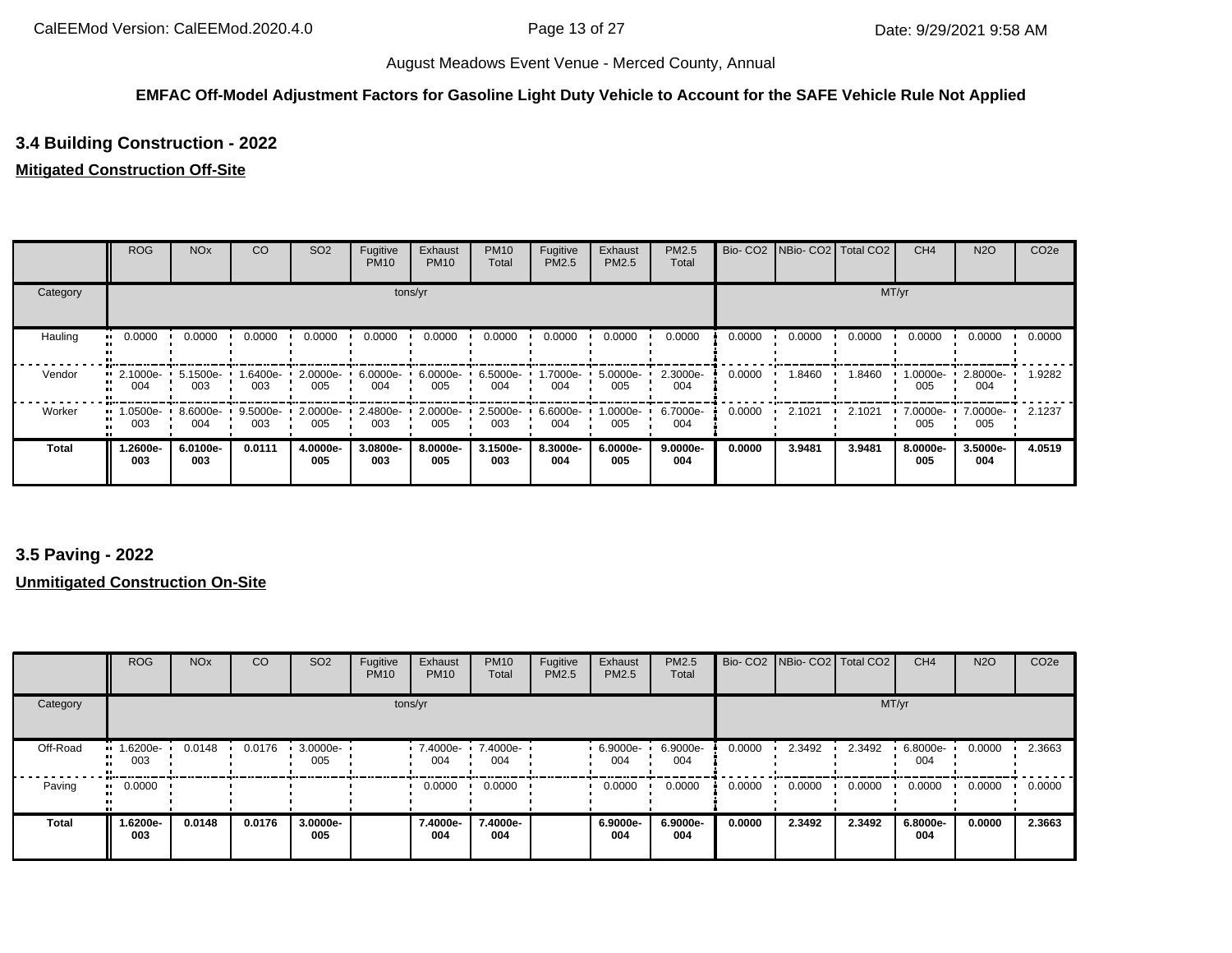## **EMFAC Off-Model Adjustment Factors for Gasoline Light Duty Vehicle to Account for the SAFE Vehicle Rule Not Applied**

# **3.5 Paving - 2022**

#### **Unmitigated Construction Off-Site**

|              | <b>ROG</b>      | <b>NO<sub>x</sub></b> | CO              | SO <sub>2</sub> | Fugitive<br><b>PM10</b> | Exhaust<br><b>PM10</b> | <b>PM10</b><br>Total | Fugitive<br>PM2.5 | Exhaust<br>PM2.5 | PM2.5<br>Total  | Bio-CO <sub>2</sub> | NBio-CO2   Total CO2 |        | CH <sub>4</sub> | <b>N2O</b>      | CO <sub>2e</sub> |
|--------------|-----------------|-----------------------|-----------------|-----------------|-------------------------|------------------------|----------------------|-------------------|------------------|-----------------|---------------------|----------------------|--------|-----------------|-----------------|------------------|
| Category     |                 |                       |                 |                 |                         | tons/yr                |                      |                   |                  |                 |                     |                      | MT/yr  |                 |                 |                  |
| Hauling      | 0.0000          | 0.0000                | 0.0000          | 0.0000          | 0.0000                  | 0.0000                 | 0.0000               | 0.0000            | 0.0000           | 0.0000          | 0.0000              | 0.0000               | 0.0000 | 0.0000          | 0.0000          | 0.0000           |
| Vendor       | 0.0000          | 0.0000                | 0.0000          | 0.0000          | 0.0000                  | 0.0000                 | 0.0000               | 0.0000            | 0.0000           | 0.0000          | 0.0000              | 0.0000               | 0.0000 | 0.0000          | 0.0000          | 0.0000           |
| Worker       | 2.4000e-<br>004 | 1.9000e-<br>004       | 2.1400e-<br>003 | --0000e<br>005  | 5.6000e-<br>004         | 0.0000                 | 5.6000e-<br>004      | 1.5000e-<br>004   | 0.0000           | 1.5000e-<br>004 | 0.0000              | 0.4730               | 0.4730 | 2.0000e-<br>005 | 1.0000e-<br>005 | 0.4778           |
| <b>Total</b> | 2.4000e-<br>004 | 1.9000e-<br>004       | 2.1400e-<br>003 | 1.0000e-<br>005 | 5.6000e-<br>004         | 0.0000                 | 5.6000e-<br>004      | 1.5000e-<br>004   | 0.0000           | 1.5000e-<br>004 | 0.0000              | 0.4730               | 0.4730 | 2.0000e-<br>005 | 1.0000e-<br>005 | 0.4778           |

#### **Mitigated Construction On-Site**

|              | <b>ROG</b>                     | <b>NO<sub>x</sub></b> | CO     | SO <sub>2</sub> | Fugitive<br><b>PM10</b> | Exhaust<br><b>PM10</b> | <b>PM10</b><br>Total | Fugitive<br>PM2.5 | Exhaust<br><b>PM2.5</b> | PM2.5<br>Total  |        | Bio- CO2   NBio- CO2   Total CO2 |        | CH <sub>4</sub> | <b>N2O</b> | CO <sub>2e</sub> |
|--------------|--------------------------------|-----------------------|--------|-----------------|-------------------------|------------------------|----------------------|-------------------|-------------------------|-----------------|--------|----------------------------------|--------|-----------------|------------|------------------|
| Category     |                                |                       |        |                 |                         | tons/yr                |                      |                   |                         |                 |        |                                  | MT/yr  |                 |            |                  |
| Off-Road     | $\blacksquare$ 1.6200e-<br>003 | 0.0148                | 0.0176 | 3.0000e-<br>005 |                         | 7.4000e-<br>004        | 7.4000e-<br>004      |                   | 6.9000e-<br>004         | 6.9000e-<br>004 | 0.0000 | 2.3492                           | 2.3492 | 6.8000e-<br>004 | 0.0000     | 2.3663           |
| Paving       | $\blacksquare$ 0.0000          |                       |        |                 |                         | 0.0000                 | 0.0000               |                   | 0.0000                  | 0.0000          | 0.0000 | 0.0000                           | 0.0000 | 0.0000          | 0.0000     | 0.0000           |
| <b>Total</b> | 1.6200e-<br>003                | 0.0148                | 0.0176 | 3.0000e-<br>005 |                         | 7.4000e-<br>004        | 7.4000e-<br>004      |                   | 6.9000e-<br>004         | 6.9000e-<br>004 | 0.0000 | 2.3492                           | 2.3492 | 6.8000e-<br>004 | 0.0000     | 2.3663           |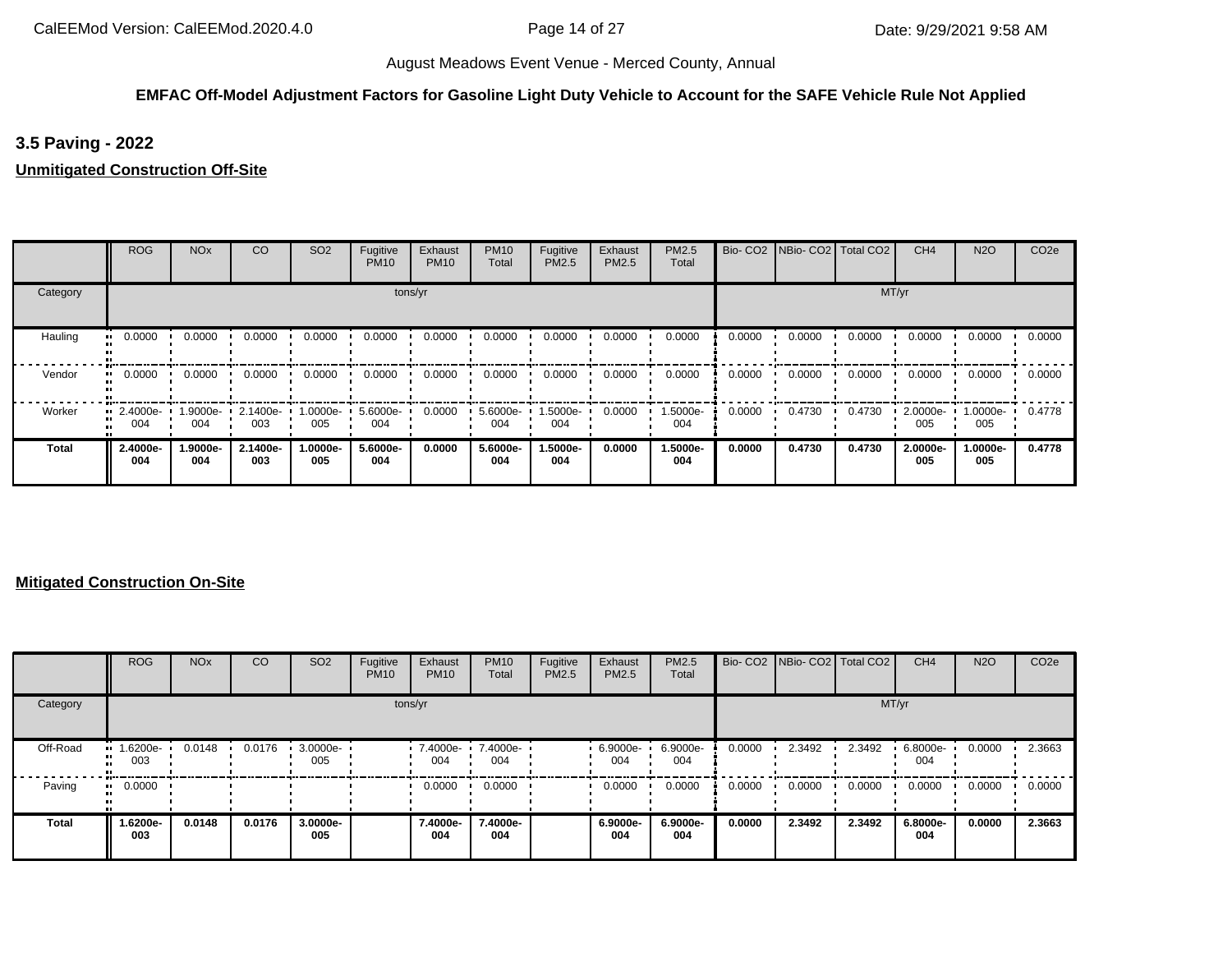## **EMFAC Off-Model Adjustment Factors for Gasoline Light Duty Vehicle to Account for the SAFE Vehicle Rule Not Applied**

**3.5 Paving - 2022**

**Mitigated Construction Off-Site**

|              | <b>ROG</b>              | <b>NO<sub>x</sub></b> | CO              | SO <sub>2</sub> | Fugitive<br><b>PM10</b> | Exhaust<br><b>PM10</b> | <b>PM10</b><br>Total | Fugitive<br>PM2.5 | Exhaust<br>PM2.5 | PM2.5<br>Total  |        | Bio- CO2 NBio- CO2 Total CO2 |        | CH <sub>4</sub> | <b>N2O</b>      | CO <sub>2e</sub> |
|--------------|-------------------------|-----------------------|-----------------|-----------------|-------------------------|------------------------|----------------------|-------------------|------------------|-----------------|--------|------------------------------|--------|-----------------|-----------------|------------------|
| Category     |                         |                       |                 |                 | tons/yr                 |                        |                      |                   |                  |                 |        |                              |        | MT/yr           |                 |                  |
| Hauling      | 0.0000                  | 0.0000                | 0.0000          | 0.0000          | 0.0000                  | 0.0000                 | 0.0000               | 0.0000            | 0.0000           | 0.0000          | 0.0000 | 0.0000                       | 0.0000 | 0.0000          | 0.0000          | 0.0000           |
| Vendor       | 0.0000<br>ш.            | 0.0000                | 0.0000          | 0.0000          | 0.0000                  | 0.0000                 | 0.0000               | 0.0000            | 0.0000           | 0.0000          | 0.0000 | 0.0000                       | 0.0000 | 0.0000          | 0.0000          | 0.0000           |
| Worker       | $\cdot$ 2.4000e-<br>004 | 1.9000e-<br>004       | 2.1400e-<br>003 | 1.0000e-<br>005 | $5.6000e -$<br>004      | 0.0000                 | 5.6000e-<br>004      | 1.5000e-<br>004   | 0.0000           | 1.5000e-<br>004 | 0.0000 | 0.4730                       | 0.4730 | 2.0000e-<br>005 | -.0000e<br>005  | 0.4778           |
| <b>Total</b> | 2.4000e-<br>004         | 1.9000e-<br>004       | 2.1400e-<br>003 | -.0000e<br>005  | 5.6000e-<br>004         | 0.0000                 | 5.6000e-<br>004      | 1.5000e-<br>004   | 0.0000           | 1.5000e-<br>004 | 0.0000 | 0.4730                       | 0.4730 | 2.0000e-<br>005 | 1.0000e-<br>005 | 0.4778           |

# **3.6 Architectural Coating - 2022**

**Unmitigated Construction On-Site**

|                 | <b>ROG</b>                     | <b>NO<sub>x</sub></b> | CO              | SO <sub>2</sub> | Fugitive<br><b>PM10</b> | Exhaust<br><b>PM10</b> | <b>PM10</b><br>Total | Fugitive<br>PM2.5 | Exhaust<br>PM2.5 | PM2.5<br>Total  |        | Bio- CO2   NBio- CO2   Total CO2 |        | CH <sub>4</sub> | <b>N2O</b> | CO <sub>2e</sub> |
|-----------------|--------------------------------|-----------------------|-----------------|-----------------|-------------------------|------------------------|----------------------|-------------------|------------------|-----------------|--------|----------------------------------|--------|-----------------|------------|------------------|
| Category        |                                |                       |                 |                 |                         | tons/yr                |                      |                   |                  |                 |        |                                  | MT/yr  |                 |            |                  |
| Archit. Coating | 0.0674                         |                       |                 |                 |                         | 0.0000                 | 0.0000               |                   | 0.0000           | 0.0000          | 0.0000 | 0.0000                           | 0.0000 | 0.0000          | 0.0000     | 0.0000           |
| Off-Road        | $\blacksquare$ 5.1000e-<br>004 | 3.5200e-<br>003       | 4.5300e-<br>003 | 1.0000e-<br>005 |                         | 2.0000e-<br>004        | 2.0000e-<br>004      |                   | 2.0000e-<br>004  | 2.0000e-<br>004 | 0.0000 | 0.6383                           | 0.6383 | 4.0000e-<br>005 | 0.0000     | 0.6394           |
| Total           | 0.0680                         | 3.5200e-<br>003       | 4.5300e-<br>003 | 1.0000e-<br>005 |                         | 2.0000e-<br>004        | 2.0000e-<br>004      |                   | 2.0000e-<br>004  | 2.0000e-<br>004 | 0.0000 | 0.6383                           | 0.6383 | 4.0000e-<br>005 | 0.0000     | 0.6394           |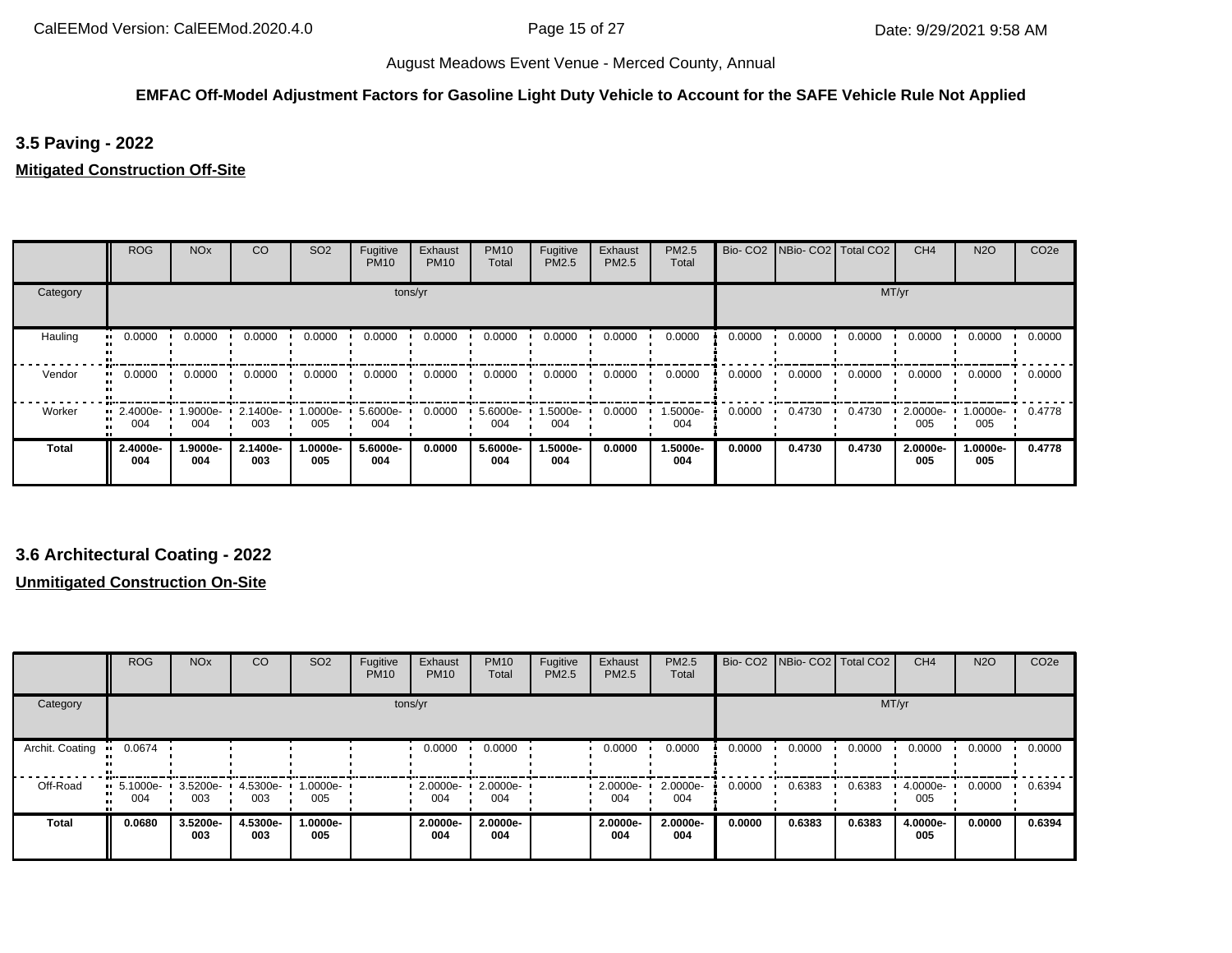## **EMFAC Off-Model Adjustment Factors for Gasoline Light Duty Vehicle to Account for the SAFE Vehicle Rule Not Applied**

# **3.6 Architectural Coating - 2022**

#### **Unmitigated Construction Off-Site**

|          | <b>ROG</b>                     | <b>NO<sub>x</sub></b> | CO              | SO <sub>2</sub> | Fugitive<br><b>PM10</b> | Exhaust<br><b>PM10</b> | <b>PM10</b><br>Total | Fugitive<br>PM2.5 | Exhaust<br>PM2.5 | PM2.5<br>Total  |        | Bio- CO2 NBio- CO2 Total CO2 |        | CH <sub>4</sub> | <b>N2O</b> | CO <sub>2e</sub> |
|----------|--------------------------------|-----------------------|-----------------|-----------------|-------------------------|------------------------|----------------------|-------------------|------------------|-----------------|--------|------------------------------|--------|-----------------|------------|------------------|
| Category |                                |                       |                 |                 |                         | tons/yr                |                      |                   |                  |                 |        |                              |        | MT/yr           |            |                  |
| Hauling  | 0.0000<br>                     | 0.0000                | 0.0000          | 0.0000          | 0.0000                  | 0.0000                 | 0.0000               | 0.0000            | 0.0000           | 0.0000          | 0.0000 | 0.0000                       | 0.0000 | 0.0000          | 0.0000     | 0.0000           |
| Vendor   | 0.0000<br>                     | 0.0000                | 0.0000          | 0.0000          | 0.0000                  | 0.0000                 | 0.0000               | 0.0000            | 0.0000           | 0.0000          | 0.0000 | 0.0000                       | 0.0000 | 0.0000          | 0.0000     | 0.0000           |
| Worker   | $\blacksquare$ 1.0000e-<br>005 | 1.0000e-<br>005       | 1.2000e-<br>004 | 0.0000          | 3.0000e-<br>005         | 0.0000                 | 3.0000e-<br>005      | 1.0000e-<br>005   | 0.0000           | 1.0000e-<br>005 | 0.0000 | 0.0263                       | 0.0263 | 0.0000          | 0.0000     | 0.0266           |
| Total    | 1.0000e-<br>005                | 1.0000e-<br>005       | -2000e.<br>004  | 0.0000          | 3.0000e-<br>005         | 0.0000                 | 3.0000e-<br>005      | 1.0000e-<br>005   | 0.0000           | 1.0000e-<br>005 | 0.0000 | 0.0263                       | 0.0263 | 0.0000          | 0.0000     | 0.0266           |

#### **Mitigated Construction On-Site**

|                 | <b>ROG</b>                         | <b>NO<sub>x</sub></b> | CO              | SO <sub>2</sub>   | Fugitive<br><b>PM10</b> | Exhaust<br><b>PM10</b> | <b>PM10</b><br>Total | Fugitive<br><b>PM2.5</b> | Exhaust<br>PM2.5 | PM2.5<br>Total  |        | Bio- CO2   NBio- CO2   Total CO2 |        | CH <sub>4</sub> | <b>N2O</b> | CO <sub>2e</sub> |
|-----------------|------------------------------------|-----------------------|-----------------|-------------------|-------------------------|------------------------|----------------------|--------------------------|------------------|-----------------|--------|----------------------------------|--------|-----------------|------------|------------------|
| Category        |                                    |                       |                 |                   |                         | tons/yr                |                      |                          |                  |                 |        |                                  | MT/yr  |                 |            |                  |
| Archit. Coating | 0.0674                             |                       |                 |                   |                         | 0.0000                 | 0.0000               |                          | 0.0000           | 0.0000          | 0.0000 | 0.0000                           | 0.0000 | 0.0000          | 0.0000     | 0.0000           |
| Off-Road        | $\blacksquare$ 5.1000e-<br><br>004 | 3.5200e-<br>003       | 4.5300e-<br>003 | 1.0000e- ∙<br>005 |                         | 2.0000e-<br>004        | 2.0000e-<br>004      |                          | 2.0000e-<br>004  | 2.0000e-<br>004 | 0.0000 | 0.6383                           | 0.6383 | 4.0000e-<br>005 | 0.0000     | 0.6394           |
| Total           | 0.0680                             | 3.5200e-<br>003       | 4.5300e-<br>003 | -.0000e<br>005    |                         | 2.0000e-<br>004        | 2.0000e-<br>004      |                          | 2.0000e-<br>004  | 2.0000e-<br>004 | 0.0000 | 0.6383                           | 0.6383 | 4.0000e-<br>005 | 0.0000     | 0.6394           |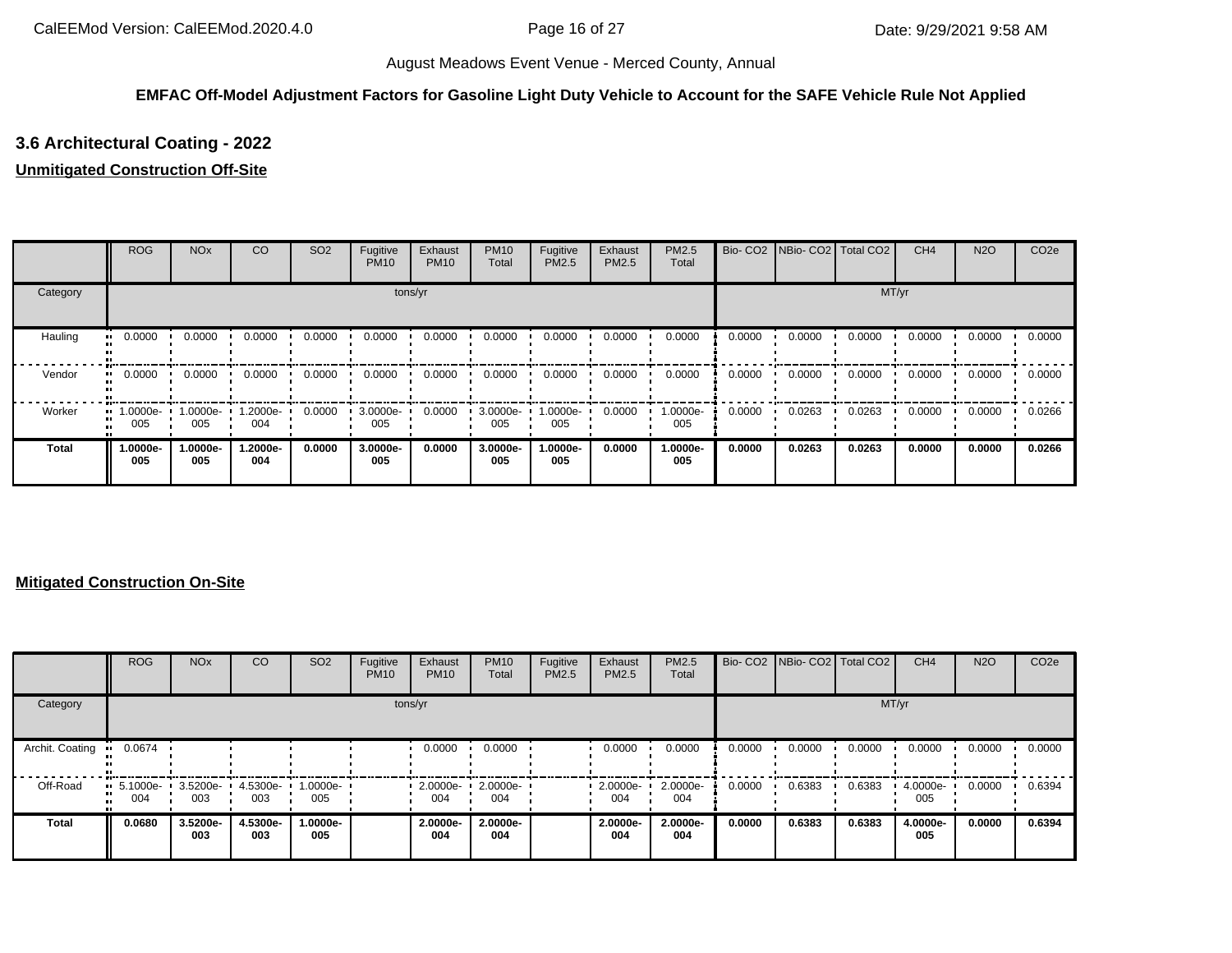## **EMFAC Off-Model Adjustment Factors for Gasoline Light Duty Vehicle to Account for the SAFE Vehicle Rule Not Applied**

# **3.6 Architectural Coating - 2022**

#### **Mitigated Construction Off-Site**

|          | <b>ROG</b>                     | <b>NO<sub>x</sub></b> | <sub>CO</sub>   | SO <sub>2</sub> | Fugitive<br><b>PM10</b> | Exhaust<br><b>PM10</b> | <b>PM10</b><br>Total | Fugitive<br>PM2.5 | Exhaust<br>PM2.5 | PM2.5<br>Total  |        | Bio- CO2   NBio- CO2   Total CO2 |        | CH <sub>4</sub> | <b>N2O</b> | CO <sub>2e</sub> |
|----------|--------------------------------|-----------------------|-----------------|-----------------|-------------------------|------------------------|----------------------|-------------------|------------------|-----------------|--------|----------------------------------|--------|-----------------|------------|------------------|
| Category |                                |                       |                 |                 |                         | tons/yr                |                      |                   |                  |                 |        |                                  | MT/yr  |                 |            |                  |
| Hauling  | 0.0000<br>                     | 0.0000                | 0.0000          | 0.0000          | 0.0000                  | 0.0000                 | 0.0000               | 0.0000            | 0.0000           | 0.0000          | 0.0000 | 0.0000                           | 0.0000 | 0.0000          | 0.0000     | 0.0000           |
| Vendor   | 0.0000<br>                     | 0.0000                | 0.0000          | 0.0000          | 0.0000                  | 0.0000                 | 0.0000               | 0.0000            | 0.0000           | 0.0000          | 0.0000 | 0.0000                           | 0.0000 | 0.0000          | 0.0000     | 0.0000           |
| Worker   | $\blacksquare$ 1.0000e-<br>005 | 1.0000e-<br>005       | 1.2000e-<br>004 | 0.0000          | 3.0000e-<br>005         | 0.0000                 | 3.0000e-<br>005      | 1.0000e-<br>005   | 0.0000           | 1.0000e-<br>005 | 0.0000 | 0.0263                           | 0.0263 | 0.0000          | 0.0000     | 0.0266           |
| Total    | 1.0000e-<br>005                | 1.0000e-<br>005       | 1.2000e-<br>004 | 0.0000          | 3.0000e-<br>005         | 0.0000                 | 3.0000e-<br>005      | 1.0000e-<br>005   | 0.0000           | 1.0000e-<br>005 | 0.0000 | 0.0263                           | 0.0263 | 0.0000          | 0.0000     | 0.0266           |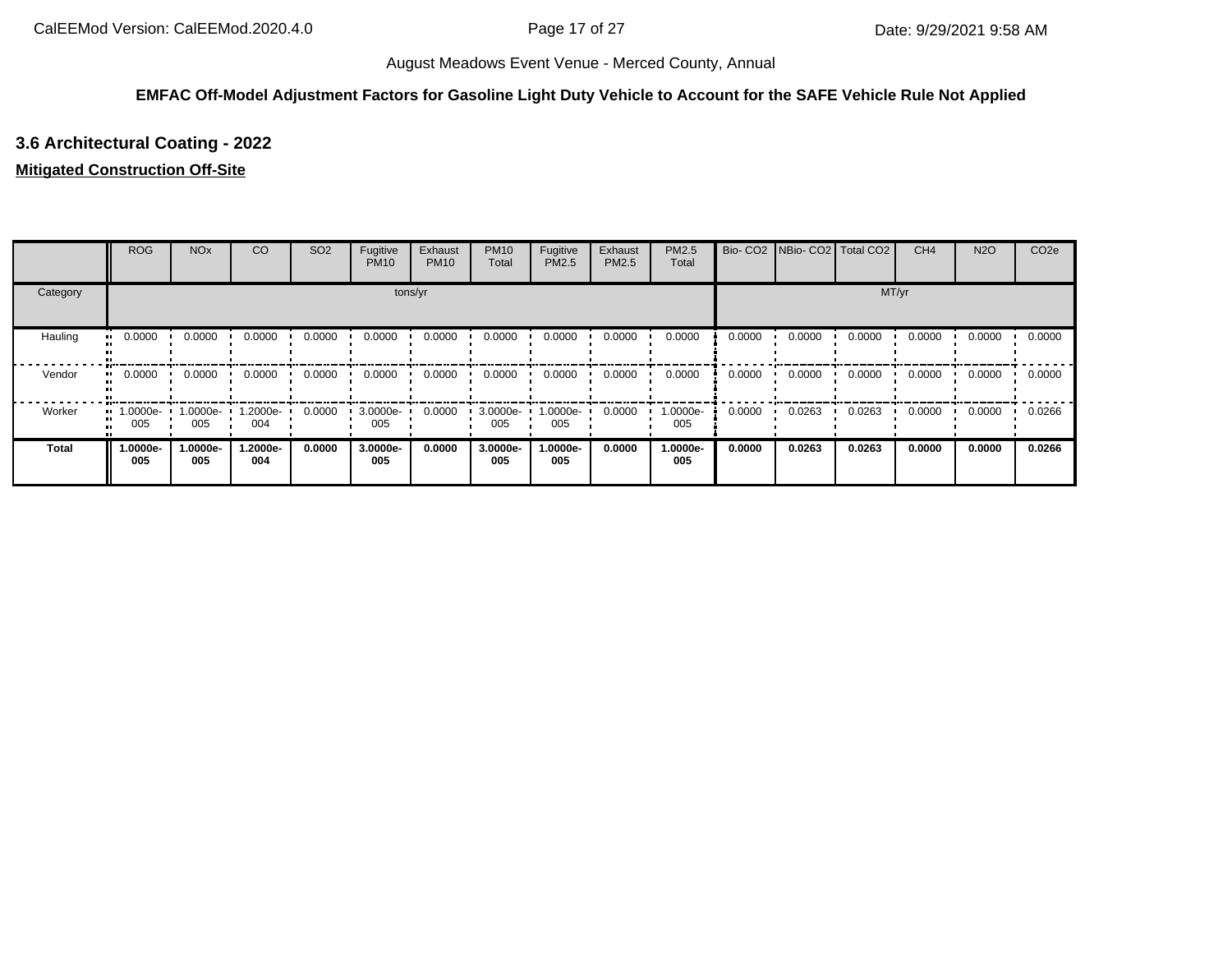#### **EMFAC Off-Model Adjustment Factors for Gasoline Light Duty Vehicle to Account for the SAFE Vehicle Rule Not Applied**

# **4.0 Operational Detail - Mobile**

#### **4.1 Mitigation Measures Mobile**

|             | <b>ROG</b>   | <b>NO<sub>x</sub></b> | <b>CO</b> | SO <sub>2</sub> | Fugitive<br><b>PM10</b> | Exhaust<br><b>PM10</b> | <b>PM10</b><br>Total | Fugitive<br><b>PM2.5</b> | Exhaust<br>PM2.5 | PM2.5<br>Total  |        | Bio- CO2   NBio- CO2   Total CO2 |         | CH <sub>4</sub> | <b>N2O</b>      | CO <sub>2e</sub> |
|-------------|--------------|-----------------------|-----------|-----------------|-------------------------|------------------------|----------------------|--------------------------|------------------|-----------------|--------|----------------------------------|---------|-----------------|-----------------|------------------|
| Category    |              |                       |           |                 |                         | tons/yr                |                      |                          |                  |                 |        |                                  | MT/yr   |                 |                 |                  |
| Mitigated   | 0.0143<br>ш. | 0.0327                | 0.1337    | 3.2000e-<br>004 | 0.0272                  | 3.3000e-<br>004        | 0.0275               | 7.2900e-<br>003          | 3.1000e-<br>004  | 7.6000e-<br>003 | 0.0000 | 29.5139                          | 29.5139 | 1.5300e-<br>003 | 2.0100e-<br>003 | $-30.1497$       |
| Unmitigated | 0.0143       | 0.0327                | 0.1337    | 3.2000e-<br>004 | 0.0272                  | 3.3000e-<br>004        | 0.0275               | 7.2900e-<br>003          | 3.1000e-<br>004  | 7.6000e-<br>003 | 0.0000 | 29.5139                          | 29.5139 | 1.5300e-<br>003 | 2.0100e-<br>003 | $-30.1497$       |

#### **4.2 Trip Summary Information**

|                           |         | <b>Average Daily Trip Rate</b> |        | Unmitigated       | Mitigated         |
|---------------------------|---------|--------------------------------|--------|-------------------|-------------------|
| Land Use                  | Weekday | Saturday                       | Sunday | <b>Annual VMT</b> | <b>Annual VMT</b> |
| <b>Quality Restaurant</b> | 26.19   | 26.19                          | 26.19  | 72.185            | 72.185            |
| Total                     | 26.19   | 26.19                          | 26.19  | 72,185            | 72,185            |

# **4.3 Trip Type Information**

|                    |            | <b>Miles</b> |      |       | Trip % |                                                                |         | Trip Purpose %  |         |
|--------------------|------------|--------------|------|-------|--------|----------------------------------------------------------------|---------|-----------------|---------|
| Land Use           | H-W or C-W |              |      |       |        | H-S or C-C │ H-O or C-NW ┃H-W or C-W┃ H-S or C-C ┃ H-O or C-NW | Primary | <b>Diverted</b> | Pass-by |
| Quality Restaurant | 14.70      | 6.60         | 6.60 | 12.00 | 69.00  | 19.00                                                          | 100     |                 |         |

# **4.4 Fleet Mix**

| Land Use                  | LDA      | LDT1     | LDT <sub>2</sub> | <b>MDV</b> | LHD1     | LHD <sub>2</sub> | <b>MHD</b> | HHC      | OBUS     | UBUS     | <b>MCY</b> | <b>SBUS</b> | MH       |
|---------------------------|----------|----------|------------------|------------|----------|------------------|------------|----------|----------|----------|------------|-------------|----------|
| <b>Quality Restaurant</b> | 1.507674 | 0.048153 | J.157435         | 0.157913   | 0.031283 | 0.007497         | 0.013742   | 0.047950 | 0.000797 | 0.000458 | 0.021748   | 0.002230    | 0.003119 |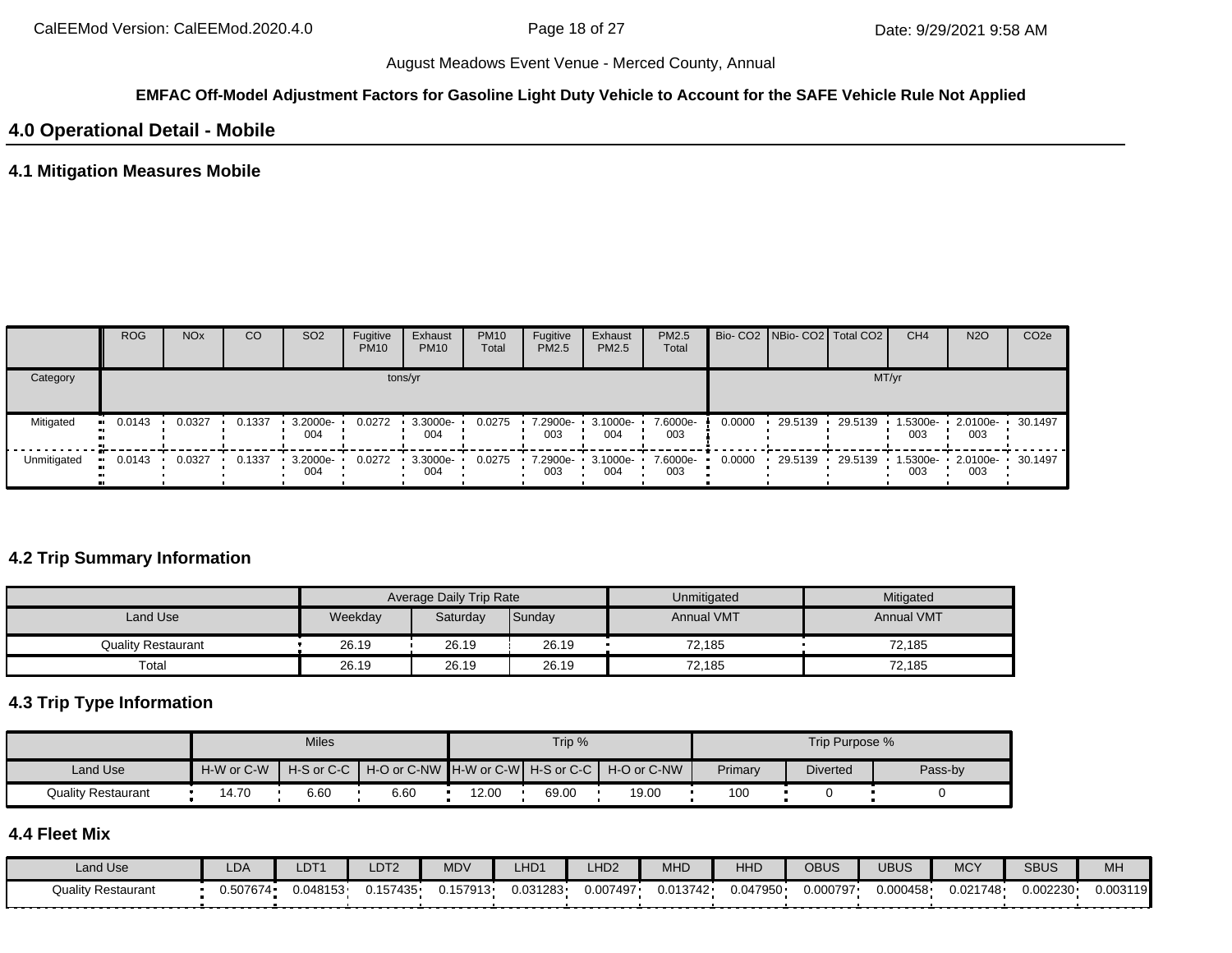# **EMFAC Off-Model Adjustment Factors for Gasoline Light Duty Vehicle to Account for the SAFE Vehicle Rule Not Applied**

# **5.0 Energy Detail**

Historical Energy Use: N

# **5.1 Mitigation Measures Energy**

|                                | <b>ROG</b>               | <b>NO<sub>x</sub></b> | CO     | SO <sub>2</sub> | Fugitive<br><b>PM10</b> | Exhaust<br><b>PM10</b> | <b>PM10</b><br>Total | Fugitive<br><b>PM2.5</b> | Exhaust<br>PM2.5   | PM2.5<br>Total  |        | Bio- CO2   NBio- CO2   Total CO2 |                  | CH <sub>4</sub> | <b>N2O</b>      | CO <sub>2e</sub> |
|--------------------------------|--------------------------|-----------------------|--------|-----------------|-------------------------|------------------------|----------------------|--------------------------|--------------------|-----------------|--------|----------------------------------|------------------|-----------------|-----------------|------------------|
| Category                       |                          |                       |        |                 |                         | tons/yr                |                      |                          |                    |                 |        |                                  |                  | MT/yr           |                 |                  |
| Electricity<br>Mitigated       |                          |                       |        |                 |                         | 0.0000                 | 0.0000               |                          | 0.0000             | 0.0000          | 0.0000 | 75.6228                          | 75.6228          | 4.1000e-<br>003 | 5.0000e-<br>004 | 75.8737          |
| Electricity<br>Unmitigated     |                          |                       |        |                 |                         | 0.0000                 | 0.0000               |                          | 0.0000             | 0.0000          | 0.0000 | 75.6228                          | 75.6228          | 4.1000e-<br>003 | 5.0000e-<br>004 | 75.8737          |
| <b>NaturalGas</b><br>Mitigated | 0.0110<br>$\blacksquare$ | 0.0999                | 0.0839 | 6.0000e-<br>004 |                         | 7.5900e-<br>003        | 7.5900e-<br>003      |                          | 7.5900e-<br>003    | 7.5900e-<br>003 | 0.0000 | 108.7331                         | .108.7331        | 2.0800e-<br>003 | 1.9900e-<br>003 | 109.3793         |
| NaturalGas<br>Unmitigated      | 0.0110<br>$\blacksquare$ | 0.0999                | 0.0839 | 6.0000e-<br>004 |                         | 7.5900e- •<br>003      | 7.5900e-<br>003      |                          | $-7.5900e-$<br>003 | 7.5900e-<br>003 | 0.0000 | $+108.7331$                      | $\cdot$ 108.7331 | 2.0800e-<br>003 | 1.9900e-<br>003 | 109.3793         |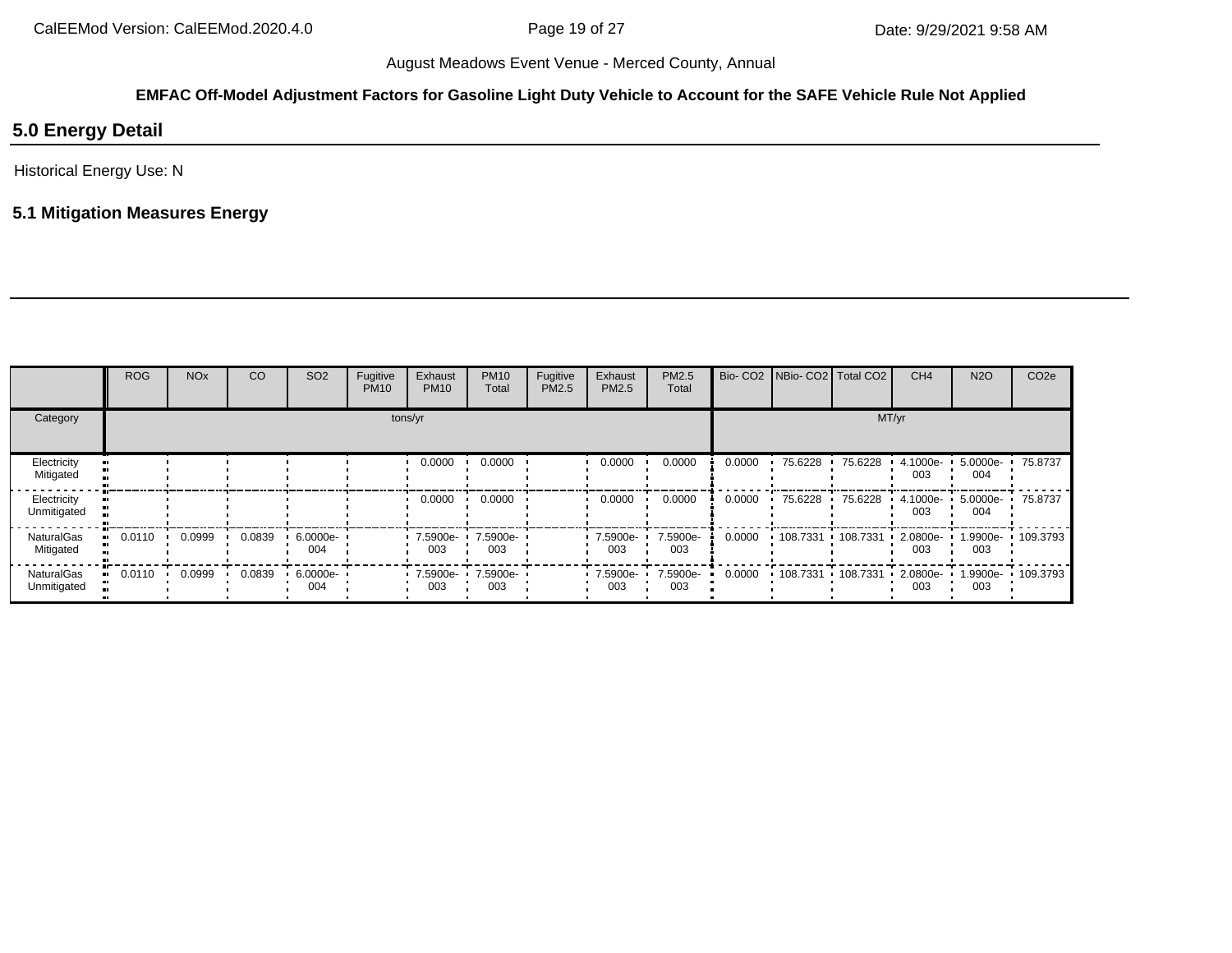# **EMFAC Off-Model Adjustment Factors for Gasoline Light Duty Vehicle to Account for the SAFE Vehicle Rule Not Applied**

# **5.2 Energy by Land Use - NaturalGas**

**Unmitigated**

|                       | NaturalGa<br>s Use     | <b>ROG</b> | <b>NO<sub>x</sub></b> | CO     | SO <sub>2</sub> | Fugitive<br><b>PM10</b> | Exhaust<br><b>PM10</b> | <b>PM10</b><br>Total | Fugitive<br>PM2.5 | Exhaust<br>PM2.5 | PM2.5<br>Total  |        | Bio- CO2   NBio- CO2   Total CO2 |             | CH <sub>4</sub>         | <b>N2O</b>      | CO <sub>2e</sub> |
|-----------------------|------------------------|------------|-----------------------|--------|-----------------|-------------------------|------------------------|----------------------|-------------------|------------------|-----------------|--------|----------------------------------|-------------|-------------------------|-----------------|------------------|
| Land Use              | kBTU/yr                |            |                       |        |                 |                         | tons/yr                |                      |                   |                  |                 |        |                                  | MT/yr       |                         |                 |                  |
| Quality<br>Restaurant | $2.03758e +$<br>$+006$ | 0.0110     | 0.0999                | 0.0839 | 6.0000e-<br>004 |                         | 7.5900e-<br>003        | 7.5900e-<br>003      |                   | 7.5900e-<br>003  | 7.5900e-<br>003 | 0.0000 | 108.7331                         | $+108.7331$ | $\cdot$ 2.0800e-<br>003 | 1.9900e-<br>003 | $\cdot$ 109.3793 |
| <b>Total</b>          |                        | 0.0110     | 0.0999                | 0.0839 | 6.0000e-<br>004 |                         | 7.5900e-<br>003        | 7.5900e-<br>003      |                   | 7.5900e-<br>003  | 7.5900e-<br>003 | 0.0000 | 108.7331                         | 108.7331    | 2.0800e-<br>003         | 1.9900e-<br>003 | 109.3793         |

### **Mitigated**

|                       | NaturalGa<br>s Use   | <b>ROG</b> | <b>NO<sub>x</sub></b> | <b>CO</b> | SO <sub>2</sub> | Fugitive<br><b>PM10</b> | Exhaust<br><b>PM10</b> | <b>PM10</b><br>Total | Fugitive<br><b>PM2.5</b> | Exhaust<br>PM2.5 | PM2.5<br>Total  |        | Bio- CO2 NBio- CO2   Total CO2 |             | CH <sub>4</sub> | <b>N2O</b>      | CO <sub>2e</sub> |
|-----------------------|----------------------|------------|-----------------------|-----------|-----------------|-------------------------|------------------------|----------------------|--------------------------|------------------|-----------------|--------|--------------------------------|-------------|-----------------|-----------------|------------------|
| Land Use              | kBTU/yr              |            |                       |           |                 |                         | tons/yr                |                      |                          |                  |                 |        |                                | MT/yr       |                 |                 |                  |
| Quality<br>Restaurant | 2.03758e +<br>$+006$ | 0.0110     | 0.0999                | 0.0839    | 6.0000e-<br>004 |                         | ■ 7.5900e-<br>003      | 7.5900e-<br>003      |                          | 7.5900e-<br>003  | 7.5900e-<br>003 | 0.0000 | 108.7331                       | $+108.7331$ | 2.0800e-<br>003 | 1.9900e-<br>003 | 109.3793         |
| <b>Total</b>          |                      | 0.0110     | 0.0999                | 0.0839    | 6.0000e-<br>004 |                         | 7.5900e-<br>003        | 7.5900e-<br>003      |                          | 7.5900e-<br>003  | 7.5900e-<br>003 | 0.0000 | 108.7331                       | 108,7331    | 2.0800e-<br>003 | 1.9900e-<br>003 | 109.3793         |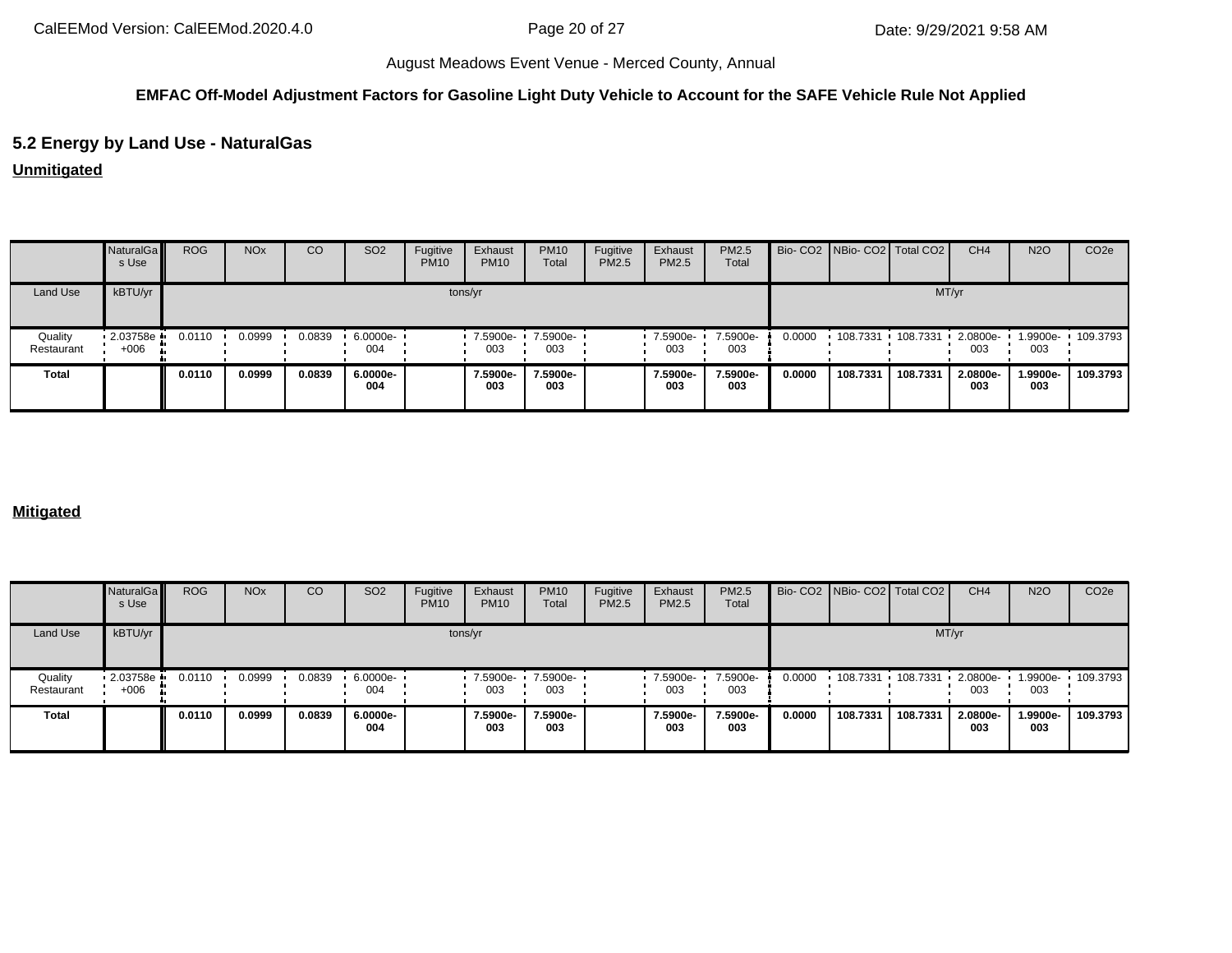#### **EMFAC Off-Model Adjustment Factors for Gasoline Light Duty Vehicle to Account for the SAFE Vehicle Rule Not Applied**

# **5.3 Energy by Land Use - Electricity**

**Unmitigated**

|                       | Electricity<br>Use | Total CO <sub>2</sub> | CH <sub>4</sub> | <b>N2O</b>      | CO <sub>2e</sub> |
|-----------------------|--------------------|-----------------------|-----------------|-----------------|------------------|
| Land Use              | kWh/yr             |                       |                 | MT/yr           |                  |
| Quality<br>Restaurant | 274219             | 75.6228<br>۰.         | 4.1000e-<br>003 | 5.0000e-<br>004 | 75.8737          |
| Total                 |                    | 75.6228               | 4.1000e-<br>003 | 5.0000e-<br>004 | 75.8737          |

#### **Mitigated**

|                       | Electricity<br>Use | Total CO <sub>2</sub> | CH <sub>4</sub>      | <b>N2O</b>      | CO <sub>2e</sub> |
|-----------------------|--------------------|-----------------------|----------------------|-----------------|------------------|
| Land Use              | kWh/yr             |                       |                      | MT/yr           |                  |
| Quality<br>Restaurant | 274219<br>۰.       | 75.6228               | 4.1000e-<br>٠<br>003 | 5.0000e-<br>004 | 75.8737          |
| <b>Total</b>          |                    | 75.6228               | 4.1000e-<br>003      | 5.0000e-<br>004 | 75.8737          |

# **6.0 Area Detail**

**6.1 Mitigation Measures Area**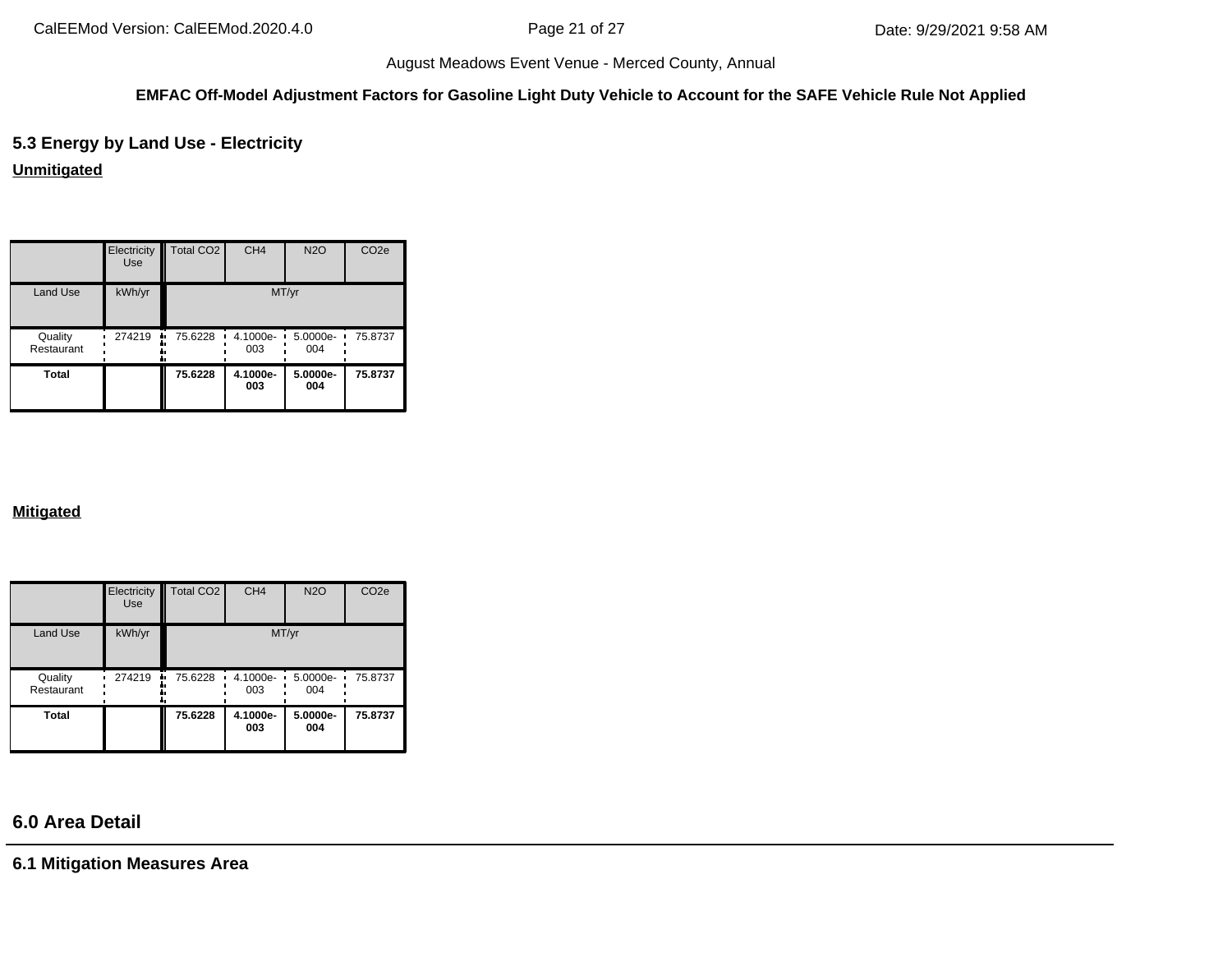#### **EMFAC Off-Model Adjustment Factors for Gasoline Light Duty Vehicle to Account for the SAFE Vehicle Rule Not Applied**

|             | <b>ROG</b> | <b>NO<sub>x</sub></b> | CO                        | SO <sub>2</sub> | Fugitive<br><b>PM10</b> | Exhaust<br><b>PM10</b> | <b>PM10</b><br>Total | Fugitive<br><b>PM2.5</b> | Exhaust<br>PM2.5 | PM2.5<br>Total |        |                 | Bio- CO2 NBio- CO2   Total CO2 | CH <sub>4</sub> | <b>N2O</b> | CO <sub>2</sub> e |
|-------------|------------|-----------------------|---------------------------|-----------------|-------------------------|------------------------|----------------------|--------------------------|------------------|----------------|--------|-----------------|--------------------------------|-----------------|------------|-------------------|
| Category    |            |                       |                           |                 |                         | tons/yr                |                      |                          |                  |                |        |                 |                                | MT/yr           |            |                   |
| Mitigated   | $-0.0446$  | 0.0000                | $9.0000e - 1$<br>005      | 0.0000          |                         | 0.0000                 | 0.0000               |                          | 0.0000           | 0.0000         | 0.0000 | 1.7000e-<br>004 | 1.7000e-<br>004                | 0.0000          | 0.0000     | 1.8000e-<br>004   |
| Unmitigated | $-0.0446$  | 0.0000                | $9.0000e - 0.0000$<br>005 |                 |                         | 0.0000                 | 0.0000               |                          | 0.0000           | 0.0000         | 0.0000 | 004             | $1.7000e - 1.7000e -$<br>004   | 0.0000          | 0.0000     | 1.8000e-<br>004   |

# **6.2 Area by SubCategory**

#### **Unmitigated**

|                          | <b>ROG</b>          | <b>NO<sub>x</sub></b> | CO              | SO <sub>2</sub> | Fugitive<br><b>PM10</b> | Exhaust<br><b>PM10</b> | <b>PM10</b><br>Total | Fugitive<br>PM2.5 | Exhaust<br><b>PM2.5</b> | PM2.5<br>Total |        | Bio- CO2 NBio- CO2 Total CO2 |                 | CH <sub>4</sub> | <b>N2O</b> | CO <sub>2e</sub> |
|--------------------------|---------------------|-----------------------|-----------------|-----------------|-------------------------|------------------------|----------------------|-------------------|-------------------------|----------------|--------|------------------------------|-----------------|-----------------|------------|------------------|
| SubCategory              |                     |                       |                 |                 |                         | tons/yr                |                      |                   |                         |                |        |                              |                 | MT/yr           |            |                  |
| Architectural<br>Coating | $-6.7400e-$<br>003  |                       |                 |                 |                         | 0.0000                 | 0.0000               |                   | 0.0000                  | 0.0000         | 0.0000 | 0.0000                       | 0.0000          | 0.0000          | 0.0000     | 0.0000           |
| Consumer<br>Products     | 0.0379<br>$\bullet$ |                       |                 |                 |                         | 0.0000                 | 0.0000               |                   | 0.0000                  | 0.0000         | 0.0000 | 0.0000                       | 0.0000          | 0.0000          | 0.0000     | 0.0000           |
| Landscaping              | 1.0000e-<br>005     | 0.0000                | 9.0000e-<br>005 | 0.0000          |                         | 0.0000                 | 0.0000               |                   | 0.0000                  | 0.0000         | 0.0000 | 1.7000e-<br>004              | 1.7000e-<br>004 | 0.0000          | 0.0000     | 1.8000e-<br>004  |
| <b>Total</b>             | 0.0446              | 0.0000                | 9.0000e-<br>005 | 0.0000          |                         | 0.0000                 | 0.0000               |                   | 0.0000                  | 0.0000         | 0.0000 | 1.7000e-<br>004              | 1.7000e-<br>004 | 0.0000          | 0.0000     | 1.8000e-<br>004  |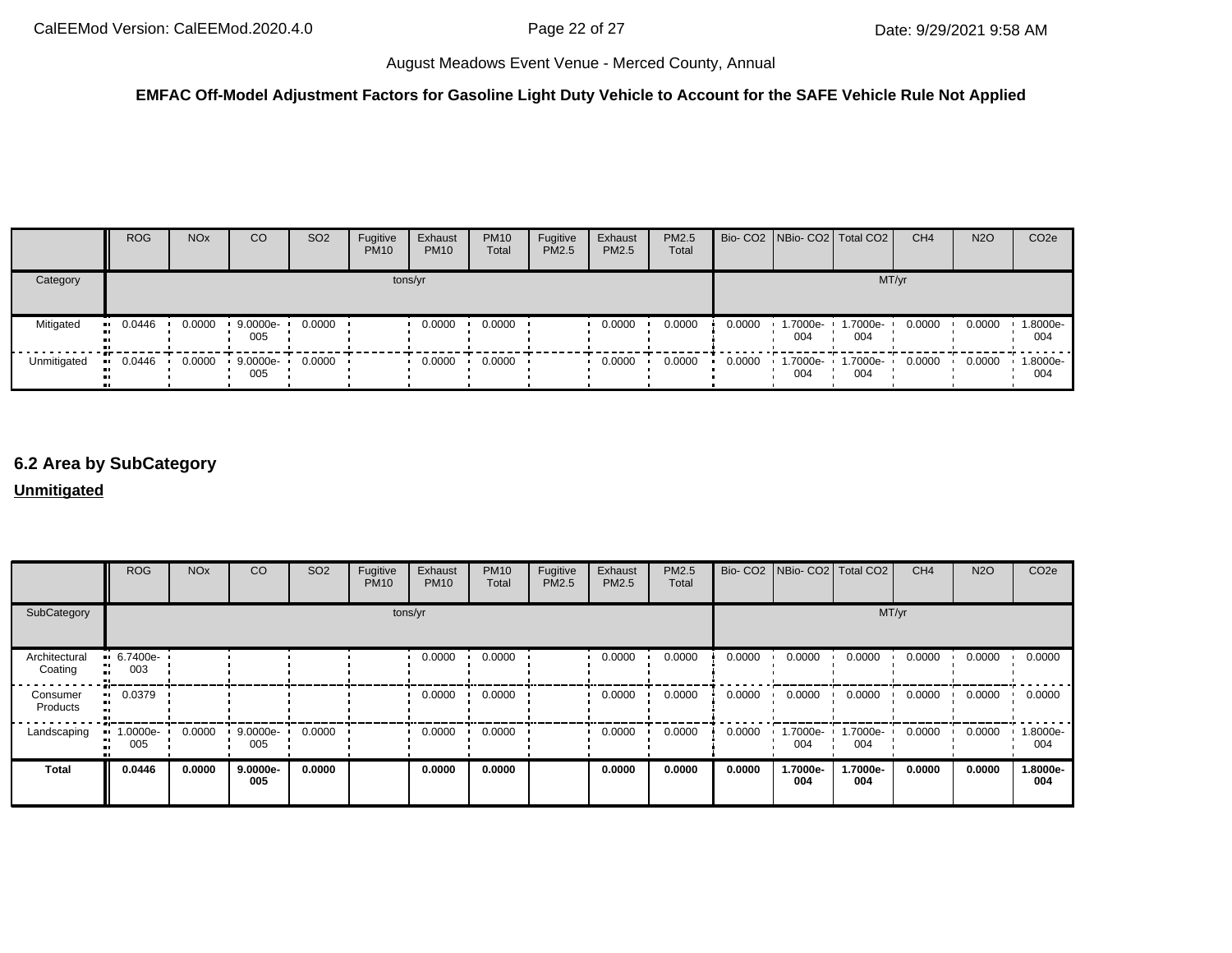#### **EMFAC Off-Model Adjustment Factors for Gasoline Light Duty Vehicle to Account for the SAFE Vehicle Rule Not Applied**

# **6.2 Area by SubCategory**

#### **Mitigated**

|                          | <b>ROG</b>         | <b>NO<sub>x</sub></b> | CO              | SO <sub>2</sub> | Fugitive<br><b>PM10</b> | Exhaust<br><b>PM10</b> | <b>PM10</b><br>Total | Fugitive<br>PM2.5 | Exhaust<br><b>PM2.5</b> | PM2.5<br>Total |        |                 | Bio- CO2 NBio- CO2 Total CO2 | CH <sub>4</sub> | <b>N2O</b> | CO <sub>2e</sub> |
|--------------------------|--------------------|-----------------------|-----------------|-----------------|-------------------------|------------------------|----------------------|-------------------|-------------------------|----------------|--------|-----------------|------------------------------|-----------------|------------|------------------|
| SubCategory              |                    |                       |                 |                 |                         | tons/yr                |                      |                   |                         |                |        |                 | MT/yr                        |                 |            |                  |
| Architectural<br>Coating | $-6.7400e-$<br>003 |                       |                 |                 |                         | 0.0000                 | 0.0000               |                   | 0.0000                  | 0.0000         | 0.0000 | 0.0000          | 0.0000                       | 0.0000          | 0.0000     | 0.0000           |
| Consumer<br>Products     | 0.0379             |                       |                 |                 |                         | 0.0000                 | 0.0000               |                   | 0.0000                  | 0.0000         | 0.0000 | 0.0000          | 0.0000                       | 0.0000          | 0.0000     | 0.0000           |
| Landscaping              | .0000e-<br>005     | 0.0000                | 9.0000e-<br>005 | 0.0000          |                         | 0.0000                 | 0.0000               |                   | 0.0000                  | 0.0000         | 0.0000 | --7000e<br>004  | 1.7000e-<br>004              | 0.0000          | 0.0000     | -8000e.<br>004   |
| <b>Total</b>             | 0.0446             | 0.0000                | 9.0000e-<br>005 | 0.0000          |                         | 0.0000                 | 0.0000               |                   | 0.0000                  | 0.0000         | 0.0000 | 1.7000e-<br>004 | 1.7000e-<br>004              | 0.0000          | 0.0000     | 1.8000e-<br>004  |

# **7.0 Water Detail**

**7.1 Mitigation Measures Water**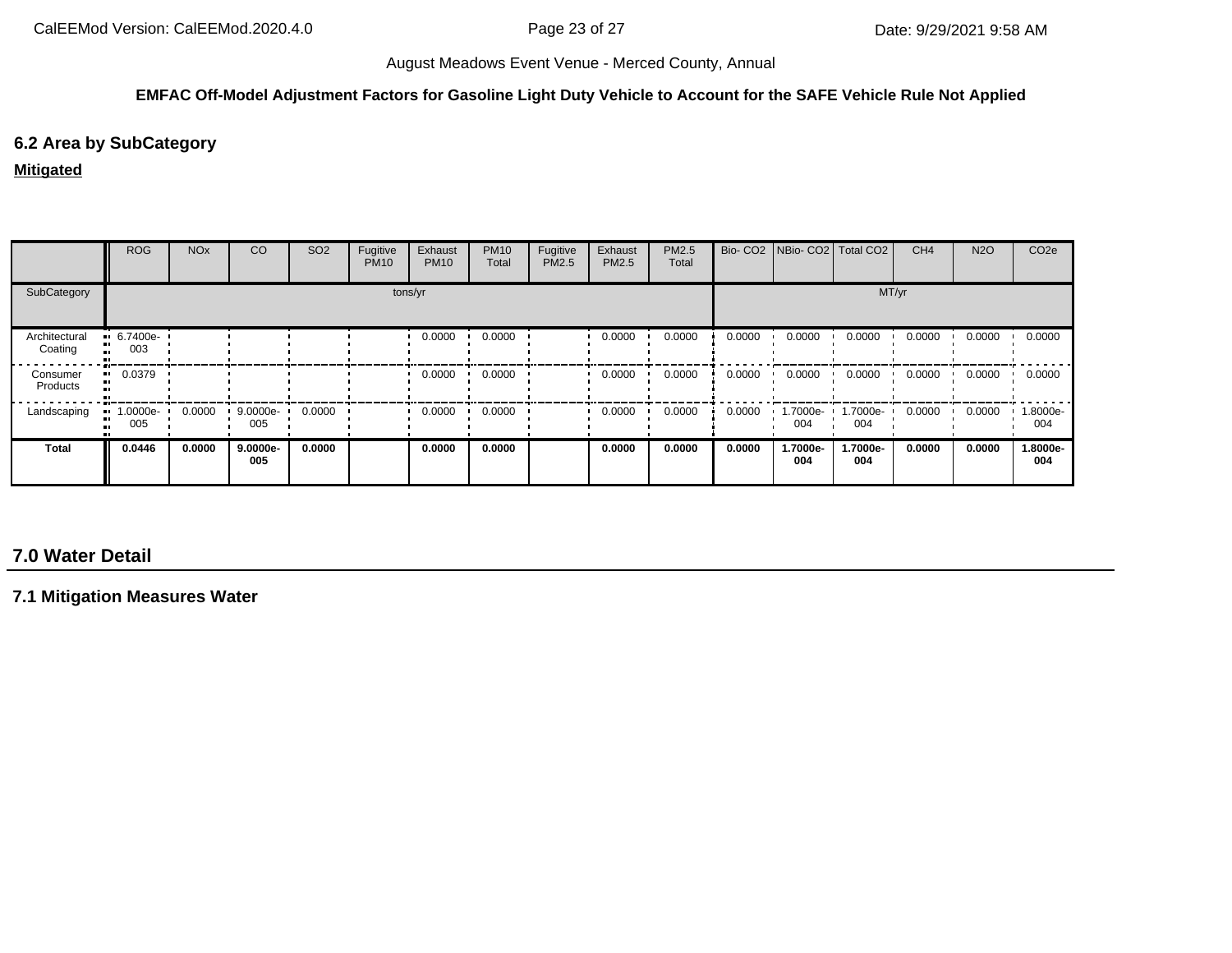**EMFAC Off-Model Adjustment Factors for Gasoline Light Duty Vehicle to Account for the SAFE Vehicle Rule Not Applied**

|                 | Total CO <sub>2</sub>          | CH <sub>4</sub>      | <b>N2O</b>      | CO <sub>2e</sub> |
|-----------------|--------------------------------|----------------------|-----------------|------------------|
| Category        |                                | MT/yr                |                 |                  |
| Mitigated<br>ш, | 0.0177<br><br>81<br>.,         | 2.7000e-<br>п<br>003 | 1.0000e-<br>005 | 0.0879           |
| Unmitigated     | m<br>0.0177<br>ш,<br><br><br>ш | 2.7000e-<br>п<br>003 | 1.0000e-<br>005 | 0.0879           |

# **7.2 Water by Land Use Unmitigated**

|                       | door Use        | Indoor/Out Total CO2 | CH <sub>4</sub> | <b>N2O</b>      | CO <sub>2e</sub> |
|-----------------------|-----------------|----------------------|-----------------|-----------------|------------------|
| <b>Land Use</b>       | Mgal            |                      | MT/yr           |                 |                  |
| Quality<br>Restaurant | 0.011876/<br>۰. | 0.0177               | 2.7000e-<br>003 | 1.0000e-<br>005 | 0.0879           |
| <b>Total</b>          |                 | 0.0177               | 2.7000e-<br>003 | 1.0000e-<br>005 | 0.0879           |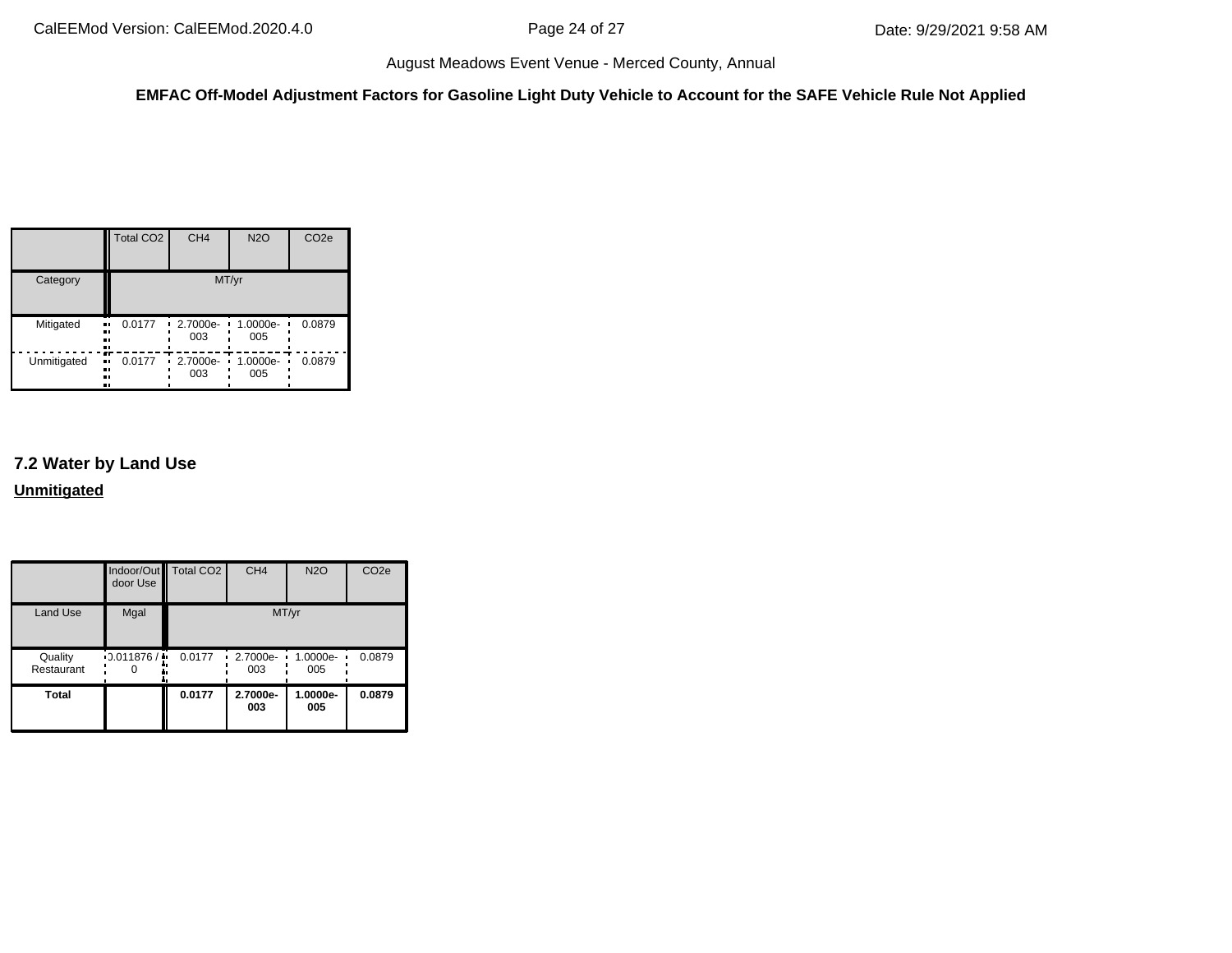#### **EMFAC Off-Model Adjustment Factors for Gasoline Light Duty Vehicle to Account for the SAFE Vehicle Rule Not Applied**

### **7.2 Water by Land Use**

#### **Mitigated**

|                       | door Use  | Indoor/Out Total CO2 | CH <sub>4</sub> | <b>N2O</b>      | CO <sub>2e</sub> |
|-----------------------|-----------|----------------------|-----------------|-----------------|------------------|
| Land Use              | Mgal      |                      | MT/yr           |                 |                  |
| Quality<br>Restaurant | 0.011876/ | 0.0177<br>٠          | 2.7000e-<br>003 | 1.0000e-<br>005 | 0.0879           |
| <b>Total</b>          |           | 0.0177               | 2.7000e-<br>003 | 1.0000e-<br>005 | 0.0879           |

# **8.0 Waste Detail**

# **8.1 Mitigation Measures Waste**

# **Category/Year**

|             | <b>Total CO2</b>                       | CH <sub>4</sub> | <b>N2O</b> | CO <sub>2e</sub> |  |
|-------------|----------------------------------------|-----------------|------------|------------------|--|
|             | MT/yr                                  |                 |            |                  |  |
| Mitigated   | 0.2253<br><br><br><br>                 | 0.0133          | 0.0000     | 0.5582           |  |
| Unmitigated | 0.2253<br>.,<br>$\blacksquare$<br><br> | 0.0133          | 0.0000     | 0.5582           |  |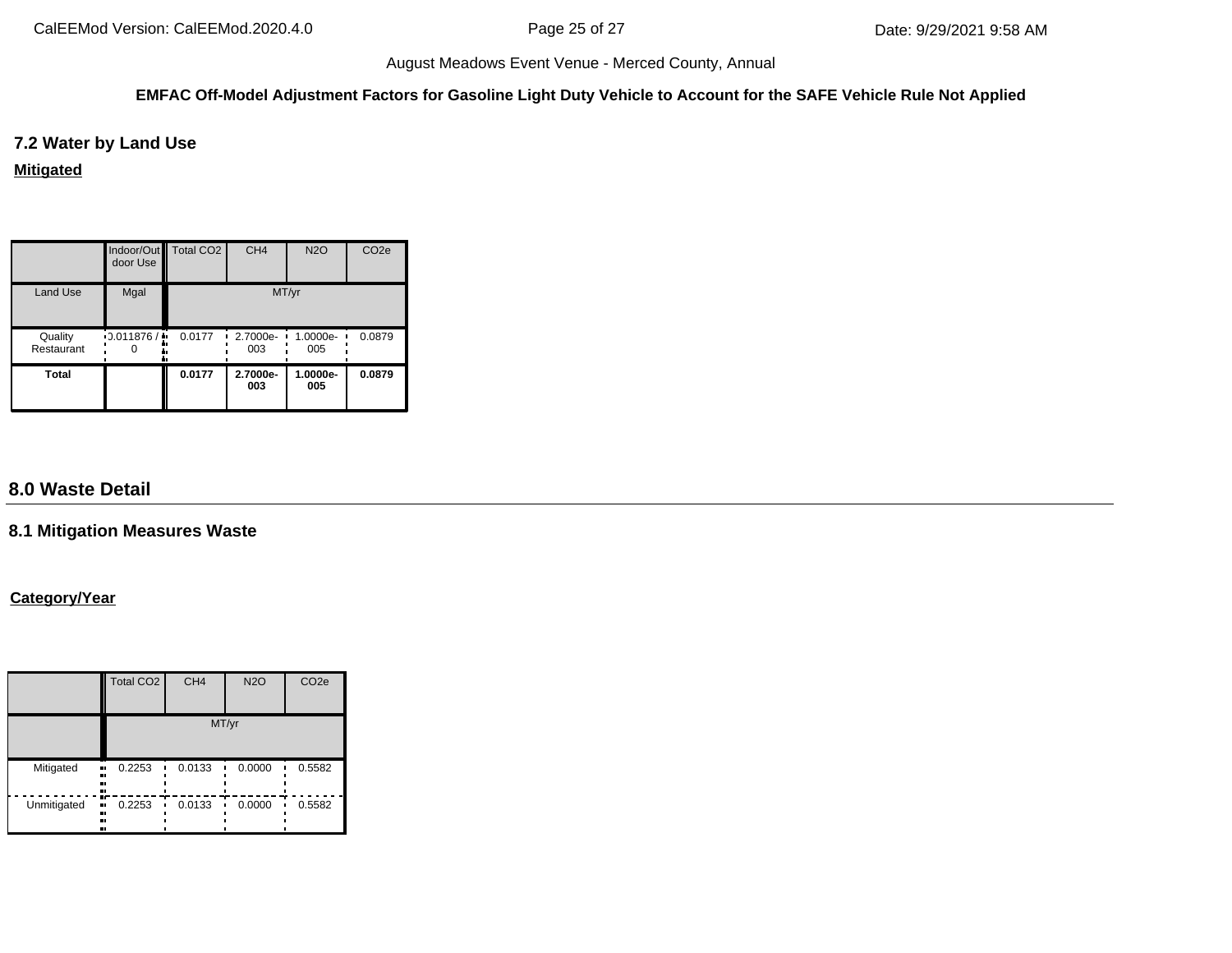#### **EMFAC Off-Model Adjustment Factors for Gasoline Light Duty Vehicle to Account for the SAFE Vehicle Rule Not Applied**

# **8.2 Waste by Land Use**

**Unmitigated**

|                       | Waste<br>Disposed | <b>Total CO2</b> | CH <sub>4</sub> | <b>N2O</b> | CO <sub>2e</sub> |
|-----------------------|-------------------|------------------|-----------------|------------|------------------|
| Land Use              | tons              |                  | MT/yr           |            |                  |
| Quality<br>Restaurant | 1.11              | 0.2253           | 0.0133          | 0.0000     | 0.5582           |
| Total                 |                   | 0.2253           | 0.0133          | 0.0000     | 0.5582           |

### **Mitigated**

|                       | Waste<br><b>Disposed</b> | Total CO <sub>2</sub> | CH <sub>4</sub> | <b>N2O</b> | CO <sub>2e</sub> |
|-----------------------|--------------------------|-----------------------|-----------------|------------|------------------|
| <b>Land Use</b>       | tons                     |                       | MT/yr           |            |                  |
| Quality<br>Restaurant | 1.11                     | 0.2253<br>۰.          | 0.0133          | 0.0000     | 0.5582           |
| <b>Total</b>          |                          | 0.2253                | 0.0133          | 0.0000     | 0.5582           |

# **9.0 Operational Offroad**

| <b>Equipment Type</b> | Number | Hours/Dav | Davs/Year | <b>Horse Power</b> | <b>Load Factor</b> | Fuel Type |
|-----------------------|--------|-----------|-----------|--------------------|--------------------|-----------|